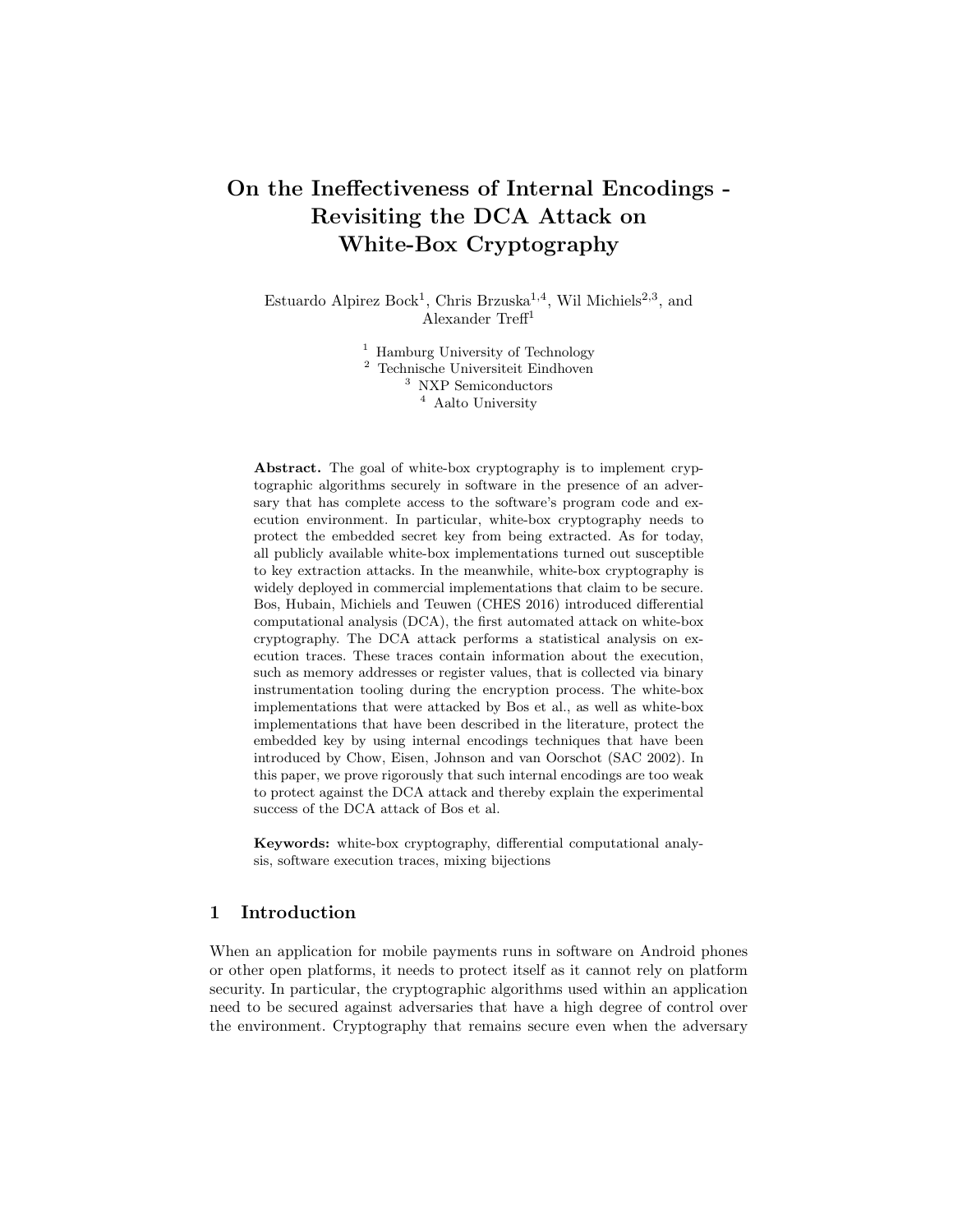has full control over the execution environment is known as *white-box cryptog*raphy. The white-box attack model was introduced in 2002 by Chow, Eisen, Johnson and van Oorschot [\[9,](#page-24-0)[8\]](#page-24-1), originally in the context of Digital Rights Management (DRM). However, the white-box attack model may be a serious threat for many modern applications such as, for instance, mobile payment applications. Originally, mobile payment applications would rely on secure hardware to implement near field communication (NFC) protocols, but since the addition of host-card emulation (HCE) in Android 4.4, NFC protocols can be implemented in software-only. White-box cryptography has thus become an attractive tool to help increase the security of such applications [\[20\]](#page-25-0).

A necessary requirement for secure white-box cryptography is that an adversary cannot extract the embedded secret key from the implementation. Chow, Eisen, Johnson and van Oorschot [\[9](#page-24-0)[,8\]](#page-24-1) suggest to implement a symmetric cipher with a fixed key as a network of look-up tables (LUT). The key is compiled into a table instead of being stored in plain in the implementation. In order to protect a network of lookup tables against reverse-engineering, Chow et al. propose to obfuscate the lookup tables and the intermediate results via a combination of linear and non-linear encodings. The idea of implementing symmetric ciphers as such an obfuscated network of LUTs has caught on in the white-box community since then, see, e.g., [\[7,](#page-24-2)[23](#page-25-1)[,10\]](#page-24-3). However, although the LUT-based white-box designs hide the key in obfuscated lookup tables, it turns out that all aforementioned LUT-based designs are succeptible to key extraction attacks performed via differential and algebraic cryptanalysis (see [\[4,](#page-24-4)[17,](#page-25-2)[16,](#page-25-3)[13\]](#page-24-5)). Specifically, these attacks invert the obfuscation process by deriving the applied encoding functions after which the key can easily be recovered.

In real-life applications, mounting cryptanalysis and reverse engineering attacks requires abundant skills and time from an adversary. A larger practical approach for an adversary are automated key extraction attacks which were introduced by Bos, Hubain, Michiels and Teuwen [\[6\]](#page-24-6) and Sanfelix, de Haas and Mune [\[18\]](#page-25-4). Their method, known as the differential computational analysis (DCA), is described by the authors as the software counterpart of the differential power analysis (DPA) applied for attacking cryptographic hardware implementations [\[12\]](#page-24-7). Bos et al. [\[6\]](#page-24-6) monitor the memory addresses accessed by a program during the encryption process and display them in the form of *software execution* traces. These software execution traces can also include other information that can be monitored using binary instrumentation, such as stack reads or register values. These traces serve the following three goals. (1) They can help to determine which cryptographic algorithms was implemented. (2) The traces provide hints to determine where roughly the cryptographic algorithm is located in the software implementation. (3) Finally and importantly, the traces can be statistically analyzed to extract the secret key. The automated DCA attack turned out to be successful against a large number of publicly available white-box implementations. It has since then become a popular method for the evaluation of newly proposed white-box implementations [\[5\]](#page-24-8) and software countermeasures for white-box cryptography [\[1\]](#page-24-9).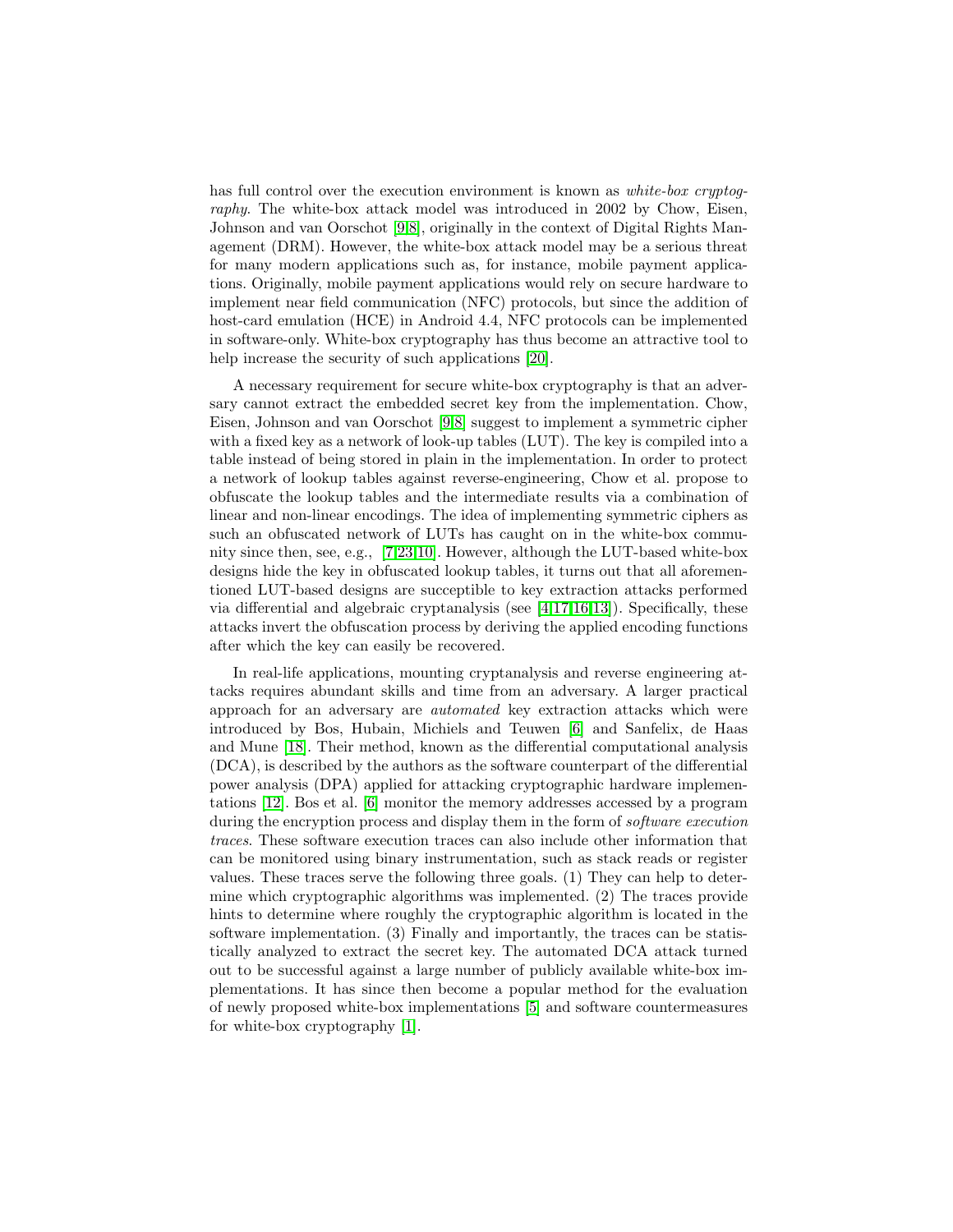While Bos et al. [\[6\]](#page-24-6) explain (1) and (2) in detail, their exposition of (3) is rather laconic. In addition, we need a further study to understand why step (3) of the attack actually works for the type of white-box techniques that are currently in use in order to improve upon them. The work of Sasdrich, Moradi and Güneysu [\[19\]](#page-25-5) takes a first step towards this understanding. They use the Walsh transform to show that the encodings used by their white-box AES design are not balanced correlation immune and thus are susceptible to the DCA attack. In this paper, we aim at giving a structured exposition to improve our understanding of the power of the DCA attack which can then guide the search for new and more effective countermeasures.

Our contribution In this paper we provide an annotated step-by-step graphical presentation of the key-extraction step of the DCA attack, which relies on a difference of means distinguisher, and explain how to interpret the results. Our presentation follows the style that Kocher [\[11\]](#page-24-10) and Messerges [\[14\]](#page-25-6) used for the (analogous) differential power analysis on hardware implementations.

Further, we analyse how the presence of internal encodings on white-box implementations affects the effectiveness of the DCA attack. Thereby, we focus on the encodings suggested by Chow et. al. [\[9](#page-24-0)[,8\]](#page-24-1), which are a combination of linear and non-linear transformations. We start by studying the effects of a single linear transformation. We derive a sufficient and necessary condition for the DCA attack to successfully extract the key from a linearly encoded lookup table. Namely, if the outputs of a key-dependent look-up table are encoded via an invertible matrix that contains at least one row with Hamming weight  $(HW) = 1$ , then the DCA will be successful. In this same line, we show that an invertible matrix whose rows all have  $HW > 1$ , provides an effective masking for the look-up table outputs, such that a standard DCA attack is not effective any more. However, we explain later in the paper how the DCA attack can be modified in such way that it is successful on any linearly encoded key-dependent look-up table. Next, we consider the effect that non-linear nibble encodings have on the outputs of key-dependent look-up tables and prove that the use of nibble encodings firstly provides conditions so that the DCA attack succeeds. Namely, when we attack a key dependent look-up table encoded via non-linear nibble encodings, we always obtain a difference of means curve with values equal to either 0, 0.25, 0.5, 0.75 or 1 for the correct key guess. The results obtained from these analyses help us determine why the DCA attack also works in the presence of both linear and non-linear nibble encodings. Hereby we focus first on the invertible matrix performing the linear transformation. We prove that, if one half of the matrix has at least one column whose value is not contained in the space spanned by the other columns, then we always obtain a difference of means curve with values equal to either 0, 0.25, 0.5, 0.75 or 1 for the correct key guess. These values on the difference of means curves are caused by the effect of the nibble encodings applied after the linear transformations.

Throughout the paper, we also present experimental results of the DCA attack when performed on single key-dependent look-up tables and on complete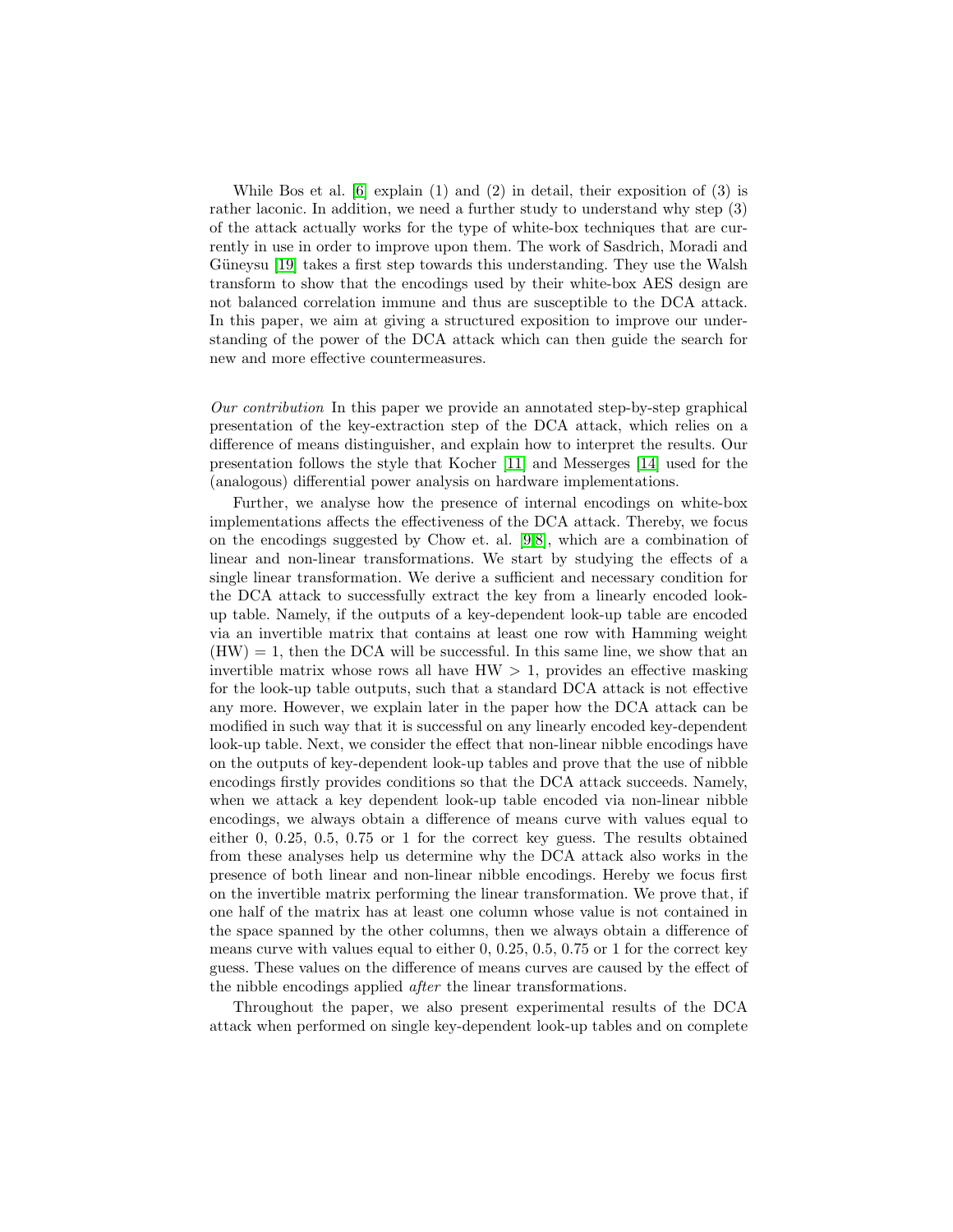white-box implementations. In all cases, we see that the results match completely to the observations pointed out in our analyses.

# 2 White-Box Cryptography Implementations

White-box cryptography can be seen as special-purpose obfuscation, but is usually not discussed in this way. In particular, general-purpose obfuscation with perfect security is known to be impossible [\[2\]](#page-24-11) and the hope is that achieving weaker-than-perfect security for a *specific* algorithm is still feasible. The most popular approach in academic literature (and perhaps also beyond) for white-box implementations of symmetric encryption is to encode the underlying symmetric cipher with a fixed key as a networks of look-up tables (LUT). In particular, the LUTs depend on the secret key used in the cipher. An additional protection technique is to apply linear and non-liner internal encodings which are used to encode the intermediate state between LUTs. Another popular technique are external encodings which are applied on the outside of the cipher and help to bind the white-box to an application. In this paper, we focus solely on internal encodings, because, as Bos et al. point out in [\[6\]](#page-24-6), applying external input and output encodings yields an implementation of a function that is not functionally equivalent to AES anymore and thus, some of its security can be shifted to other programs. Moreover, this paper focusses on using internal encodings for LUT-based white-box constructions of AES. We will focus on the encodings and refer to the LUT-based construction as an abstract design. The interested reader might find the work by Muir [\[15\]](#page-25-7) a useful read for a more detailed description on how to construct an LUT-based white-box AES implementation. In this section, we first provide a short description of AES, recalling the operations performed during its execution rounds. We later introduce the concepts of linear and non-linear encodings.

## <span id="page-3-0"></span>2.1 Advanced Encryption Standard

The Advanced Encryption Standard (AES) is a symmetric-key block cipher introduced by Vincent Rijmen and Joan Daemen [\[22\]](#page-25-8). It is the most widely deployed cipher since it replaced its successor Data Encryption Standard (DES) [\[21\]](#page-25-9). In the following, we focus on AES-128 which is an AES variant that uses 128 bit keys and, for any fixed key, implements a bijective function on 128 bit blocks. In the description that follows, we will briefly recall the iterative structure of AES. AES takes a 128 bit long plaintext  $p$  as input and sets it as its *input state z*. It is convenient to think of the state as a  $4 \times 4$  matrix of bytes which we display as a 2-dimensional array. Each round of the algorithm provides a new state. It is also useful to think of the AES operations as being performed over the finite field  $GF(2^8)$ . AES-128 consists of a KeyExpansion operation and 10 rounds of operations which we describe in the following. The first 9 rounds consist of the SubBytes, ShiftRows, MixColumns and AddRoundKey operations. The 10th round consists only of the SubBytes, ShiftRows and AddRoundKey operations, without performing MixColumns.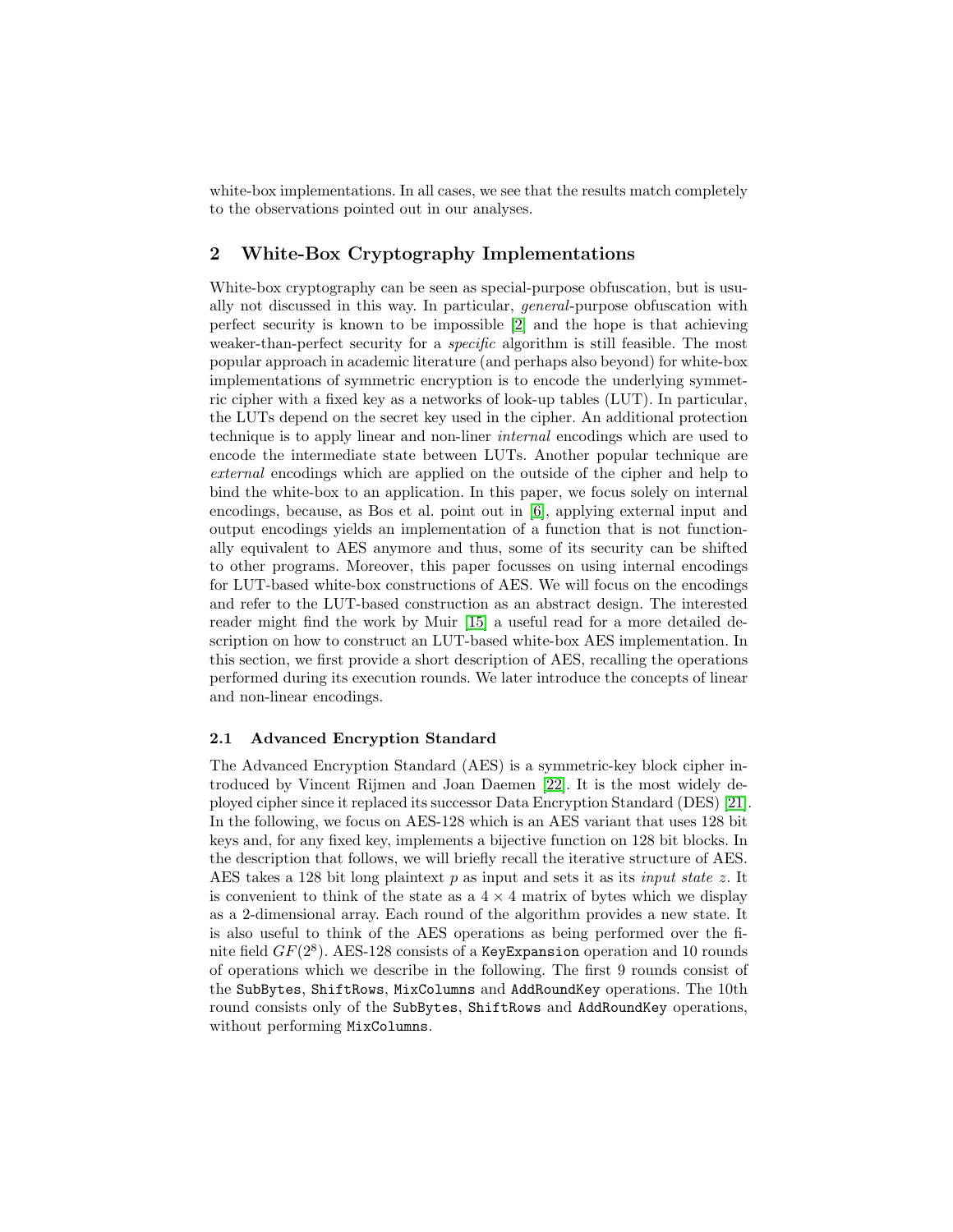KeyExpansion takes the secret key  $k$  as input and computes round keys  $k_i$ , with  $i = 0, \ldots, 10$  and where the 0th round key  $k_0$  is equal to k.  $k_0$  is directly added to the input state before the first round of AES-128.

AddRoundKey adds a round key  $k_i$  bytewise to the current state by using an exclusive-or operation.

SubBytes is an invertible, non-linear transformation that substitutes each state byte by another byte chosen from a substitution table, called S-Box.

ShiftRows performs a cyclical shift of the state rows. Each row is shifted differently depending on its row number. The first row is not shifted, the second row is shifted by one position to the left, the third row is shifted by two positions to the left and the last row is shifted by three positions to the left.

MixColumns treats each column of the state as a polynomial  $b_i(x) = s_{3,i}x^3 +$  $s_{2,i}x^2+s_{1,i}x+s_{0,i}$  for columns  $i=0,\ldots,3$ . Then,  $b_i(x)$  is multiplied by  $a(x)$  $03x^3 + 01x^2 + 01x + 02 \mod x^4 + 1$  over  $GF(2^8)$ . Commonly, this is represented as a vector-matrix multiplication, where each state column is multiplied by a matrix in  $GF(2^8)$ . The operation returns a new state consisting of the resulting columns of each multiplication.

#### 2.2 Internal encodings

Consider an LUT-based white-box implementation of AES, where the LUTs depend on the secret key. Internal encodings can now help to re-randomize those LUTs to make it harder to recover secret-key information based on the LUTs. Such internal encodings were first suggested by Chow et. al [\[9,](#page-24-0)[8\]](#page-24-1). We now discuss two types of encodings. Random bijections a.k.a. non-linear encodings are used to achieve confusion on the tables, i.e. hiding the relation between the content of the table and the secret key. In turn, linear transformations a.k.a. mixing bijections can be applied at the input and output of each table to achieve diffusion such that if one bit is changed in the input of a table, then several bits of its corresponding output are changed too.

Non-linear encodings Recall that the secret key is hard-coded in the LUTs. When non-linear encodings are applied, each LUT in the construction becomes statistically independent from the key and thus, attacks need to exploit key dependency across several LUTs. A table  $T$  can be transformed into a table  $T'$ by using the input bijections  $I$  and output bijections  $O$  as follows:

$$
T'=O\circ T\circ I^{-1}.
$$

As a result, we obtain a new table  $T'$  which maps encoded inputs to encoded outputs. Note that no information is lost as the encodings are bijective. If table  $T'$ is followed by another table  $R'$ , their corresponding output and input encodings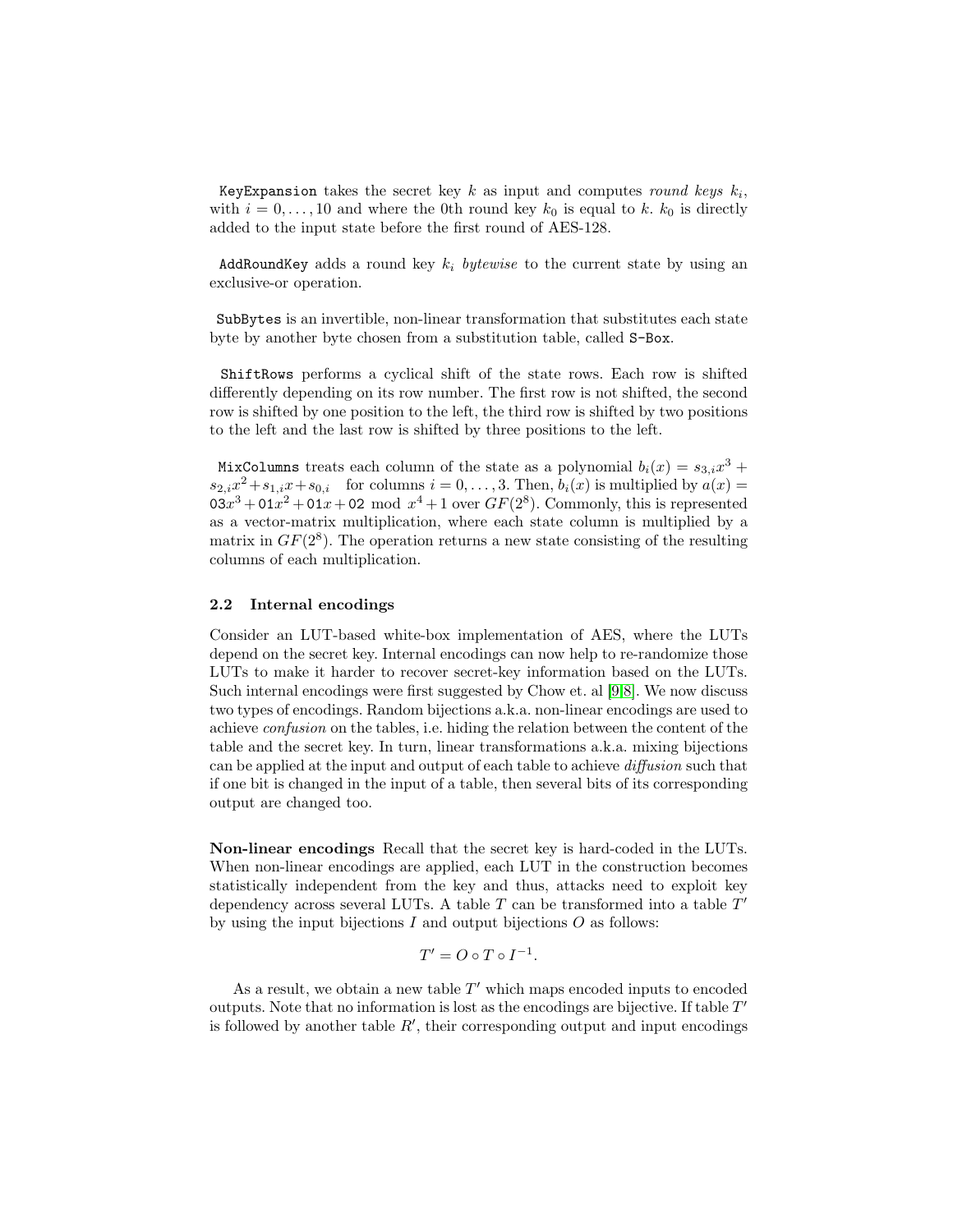can be chosen such that they cancel out each other. Say, that for two tables T and  $R$  we have the following input and output encodings

$$
T' = O_{T'} \circ T \circ I_{T'}^{-1}
$$
 and  $R' = O_{R'} \circ R \circ I_{R'}^{-1}$ .

We can choose them such that  $I_{T'}^{-1} \circ O_{R'}$  is the identity function and thus,

$$
R' \circ T' = (O_{R'} \circ R \circ I_{R'}^{-1}) \circ (O_{T'} \circ T \circ I_{T'}^{-1}) = O_{R'} \circ (R \circ T) \circ I_{T'}^{-1}.
$$

Considering a complex network of LUTs of an AES implementation, we have input- and output encodings on almost all look-up tables. The only exceptions are the very first and the very last tables of the AES implementation, which take the input of the algorithm and correspondingly return the output data. The first tables omit the input encodings and the last tables omit the output encodings. As the internal encodings cancel each other out, the encodings do not affect the input-output behaviour of the AES implementation.

Size requirements Descriptions of uniformly random bijections (which are nonlinear with overwhelming probability) are exponential in the input size of the bijection. Therefore, a uniformly random encoding of the 8-bit S-box takes space  $2^8 \cdot 2^8$ . If we were to encode a 16-bit function, the required space would already be  $2^{32}$ . Therefore, one usually splits longer values in nibbles of 4 bits and then only needs two tables of size  $2^{16}$  rather than one table of size  $2^{32}$ . However, by moving to a split non-linear encoding we introduce a vulnerability since a bit in one nibble does no longer influence the encoded value of another nibble in the same encoded word. To (partly) compensate for this, Chow et al. propose to apply linear encodings whose size is merely quadradic in the input size and thus, they can be implemented on larger words. We explain next when linear encodings on large words can be used.

Linear encodings A convenient feature of linear encodings is that, by definition of linearity, they commute with the XOR-operation. Therefore, Chow suggests to apply linear encodings to words that are input or output of an XOR-network. These linear encodings have as width the complete word and are applied before the non-linear encodings discussed above. While the non-linear encodings need to be removed before performing an XOR, one can perform the XOR on linearly encoded values (due to commutativity). Therefore, one usually refers to linear encodings as mixing bijections.

The linear encodings are invertible and selected uniformly at random. For example, we can select  $L$  and  $A$  as a mixing bijections for inputs and outputs of table T respectively:

 $A \circ T \circ L^{-1}.$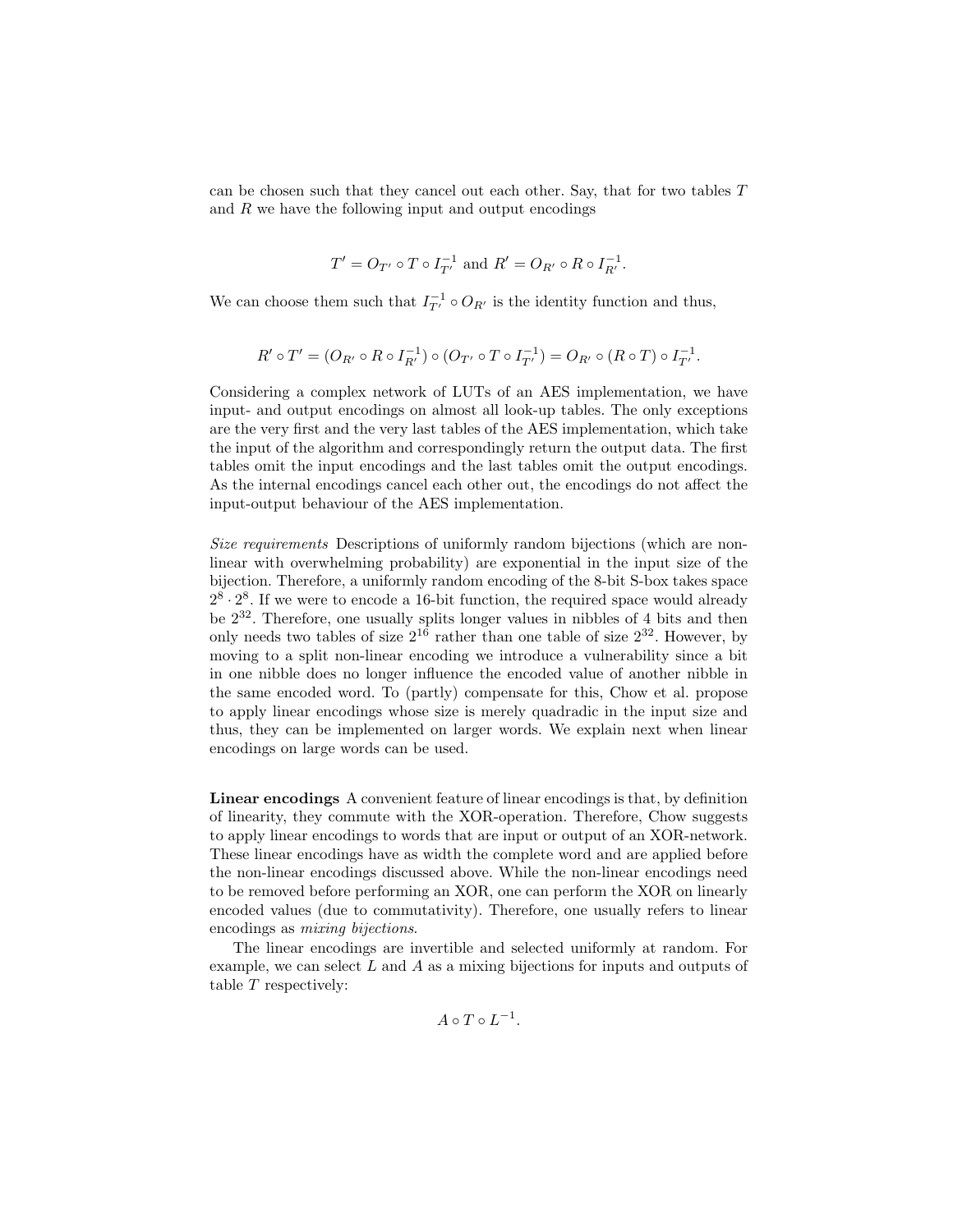As stated above, it is not necessary to cancel the effect of the linear encodings before an XOR-operation. However, after the XOR-operation we obtain an output which is still dependent on the linear function A and the effect of A needs to be eventually removed, e.g. at the end of an AES round. In this case, dedicated tables in the form of

$$
L_n\circ A^{-1}
$$

are introduced, where  $L_n$  is the corresponding linear encoding needed for the next LUT. In the white-box designs of Chow et al. we have 8-bit and 32-bit mixing bijections. The former encode the 8-bit S-box inputs, while the latter obfuscate the MixColumns outputs.

# <span id="page-6-1"></span>3 Differential Computational Analysis

We now revisit the DCA attack by Bos et al. [\[6\]](#page-24-6). As the white-box attacker has full control over the platform, the adversary can execute the binary and simultaneously use a Dynamic Binary Instrumentation framework such as Pin and Valgrind to record the addresses that are accessed (for more details on the acquisition of the software traces, see the original DCA paper by Bos et al. [\[6\]](#page-24-6)). Note that unlike in side-channel analysis, software-based memory-tracking is noise-free. To display the tracked memory-information in a so-called software execution trace, one proceeds as follows: One fixes one bit of information of the bit string that describes the memory address and displays whether the bit was 0 or 1 at each memory access performed during the execution. In this section we provide a detailed description of one statistical method to analyse such software execution traces, namely the *difference of means* method. The two attack capabilities required to perform the DCA attack are as follows:

- execute the white-box program under attack several times in a controlled environment with different input messages.
- knowledge of the plaintext<sup>[5](#page-6-0)</sup> values given to the program as input.

The goal of the attack is to determine the first-round key of AES as it allows to recover the entire key. The first-round key of AES is 128 bits long and the attack aims to recover it byte-by-byte. For the remainder of this section, we focus on recovering the first byte of the first-round key, as the recovery attack for the other bytes of the first round key proceeds analogously. For the first key byte, the attacker tries out all possible 256 key byte hypotheses  $k^h$ , with  $1 \leq h \leq 256$ , uses the traces to test how good a key byte hypothesis is, and eventually returns the key hypothesis that performs best according to a metric that we specify shortly. For sake of exposition, we focus on one particular key-byte hypothesis  $k^h$ .

<span id="page-6-0"></span><sup>&</sup>lt;sup>5</sup> The attack works analogously when having access to the ciphertexts. The attacker needs access to either plaintexts or ciphertexts.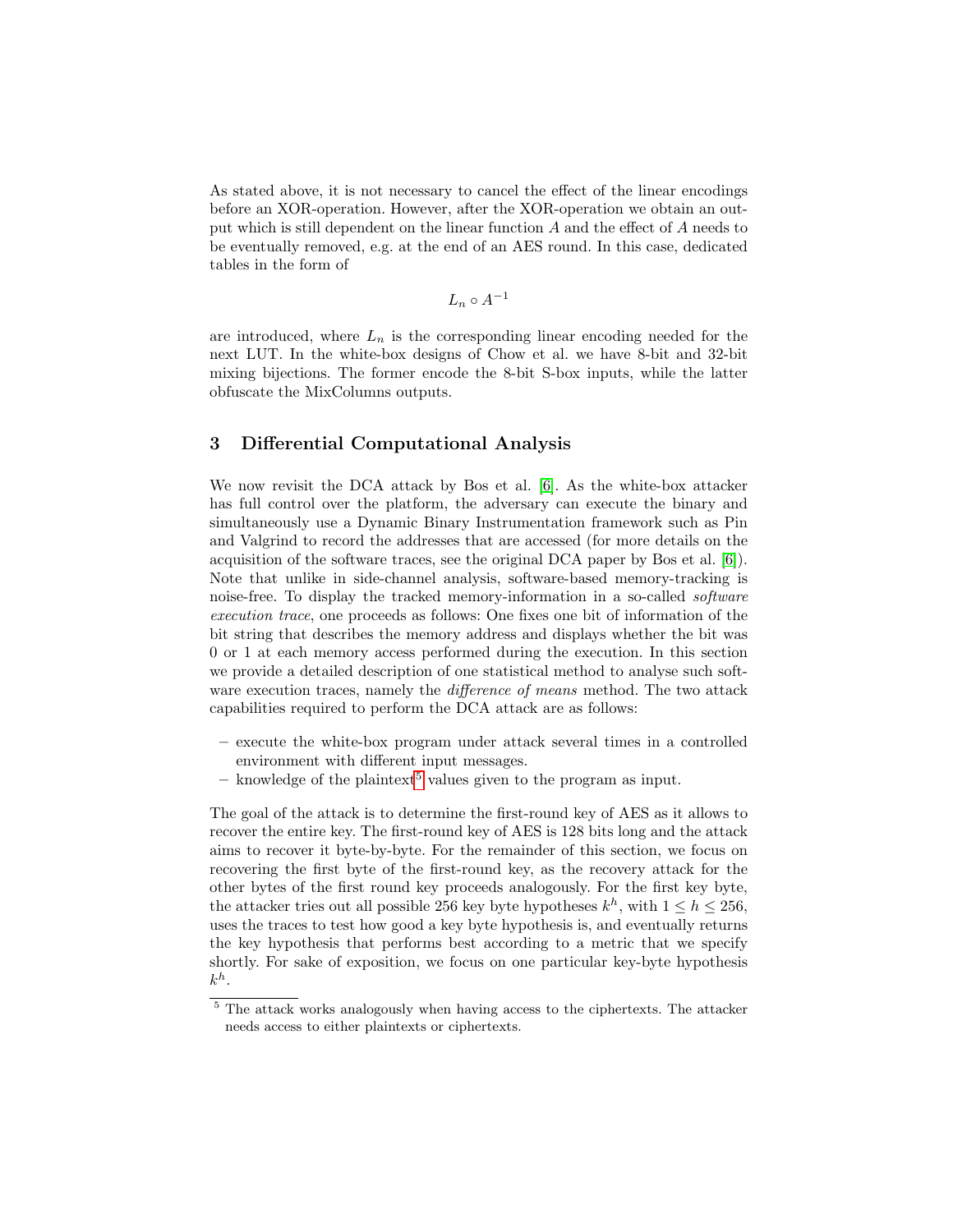The adversary starts by collecting memory access traces  $s_e$  which are associated with some plaintext  $p_e$ . To test the key byte hypothesis  $k^h$ , the adversary first specifies a selection function (detailed in Step 2 below) Sel that calculates one state-byte depending on the plaintext  $p_e$  and the the key byte hypothesis  $k^h$ . Sel returns only the j-th bit of the state-byte, which we denote as b. For each pair  $(s_e, p_e)$ , the adversary groups the trace  $s_e$  in a set  $A_b$ , where  $b = \texttt{Sel}(p_e, k^h, j) \in \{0, 1\}$ . The adversary then performs the difference of means test (explained from Step 4 on) which, essentially, measures correlations between a bit of the memory address and the bit  $b = \text{Sel}(p_e, k^h, j)$ . If those correlations are strong, then the attack algorithm considers the key byte hypothesis  $k^h$  good. We now explain the analysis steps performed in the DCA attack.

1. Collecting Traces We first execute the white-box program n times, each time using a different plaintext  $p_e$ ,  $1 \leq e \leq n$  as input. For each execution, one software trace  $s_e$  is recorded during the first round of AES. Fig. [1](#page-7-0) shows a single software trace consisting of 300 samples. Each sample corresponds to one bit of the memory addresses accessed during execution.

<span id="page-7-0"></span>

Fig. 1: Single software trace consisting of 300 samples

2. Selection Function We define a selection function for calculating an intermediate state-byte of the calculation process of AES. More precisely, we calculate a state-byte which depends on the key-byte we are analysing in the actual iteration of the attack. For the sake of simplicity, we refer to this statebyte as  $z$ . The selection function returns only one bit of  $z$ , which we refer to as our target bit. The value of our target bit will be used as a distinguisher in the following Steps.

In this work, our selection function  $\text{Sel}(p_e, k^h, j)$  calculates the state z after the SBox substitution in the first round. The index  $j$  indicates which bit of  $z$  is returned, with  $1 \leq j \leq 8$ .

$$
Sel(p_e, k^h, j) := SBox(p_e \oplus k^h)[j] = b \in \{0, 1\}.
$$
 (1)

Depending on the white-box implementation being analysed, it may be the case that strong correlations between b and the software traces are only observable for some bits of  $z$ , i.e. depending on which  $j$  we choose to focus on. Thereby,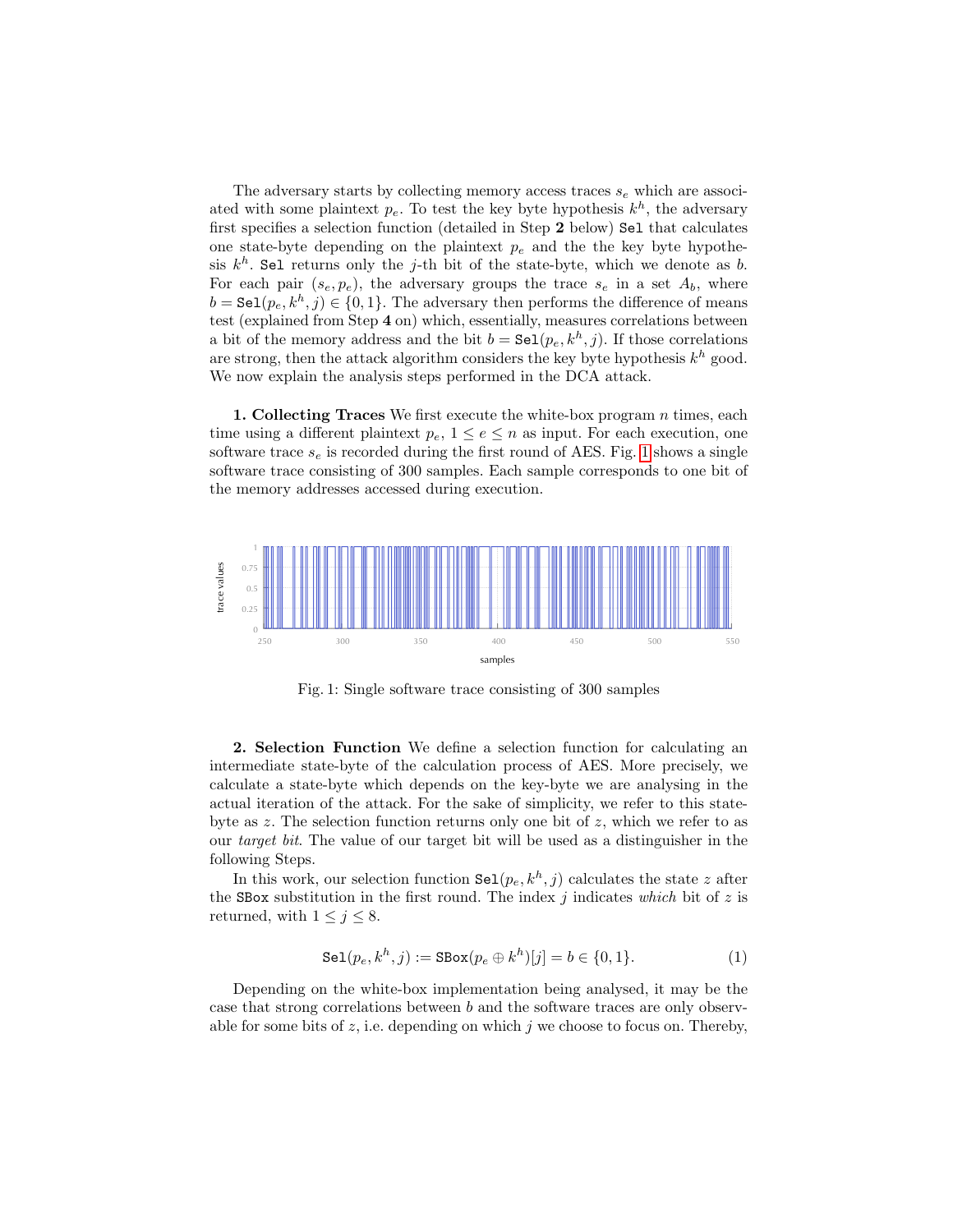we perform the following Steps 3, 4 and 5 for each bit  $j$  of  $z$ .

**3. Sorting of Traces** We sort each trace  $s_e$  into one of the two sets  $A_0$  or  $A_1$  according to the value of  $\texttt{Sel}(p_e, k^h, j) = b$ :

For 
$$
b \in \{0, 1\}
$$
  $A_b := \{s_e | 1 \le e \le n, \text{ Sel}(p_e, k^h, j) = b\}.$  (2)

4. Mean Trace We now take the two sets of traces obtained in the previous step and calculate a mean trace for each set. We add all traces of one set sample wise and divide them by the total number of traces in the set. For  $b \in \{0, 1\}$ , we define

$$
\bar{A}_b := \frac{\sum_{s \in A_b} s}{|A_b|},\tag{3}
$$

For each of the two sets, we obtain a mean trace such as the one shown in Fig. [2.](#page-8-0)

<span id="page-8-0"></span>

Fig. 2: Mean trace for the set  $A_0$ 

5. Difference of Means We now calculate the difference between the two previously obtained mean traces sample wise. Fig. [3](#page-8-1) shows the resulting difference of means trace:

$$
\Delta = |\bar{A}_0 - \bar{A}_1|.\tag{4}
$$

<span id="page-8-1"></span>

Fig. 3: Difference of means trace for correct key guess

6. Best target bit We now compare the difference of means traces obtained for all target bits j for a given key hypothesis  $k^h$ . Let  $\Delta^j$  be the difference of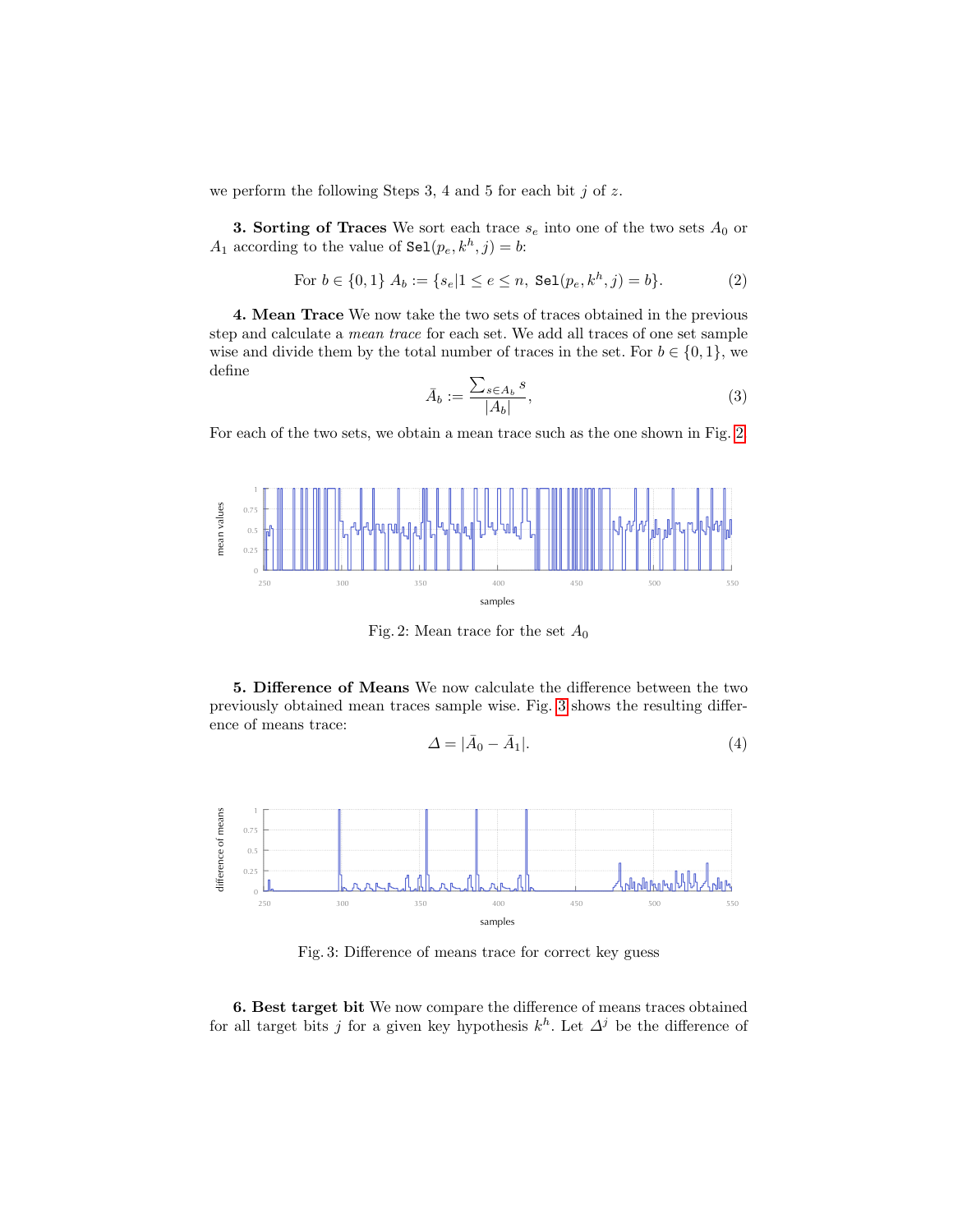means trace obtained for target bit j, and let  $H(\Delta^j)$  be the highest peak in the trace  $\Delta^{j}$ . Then, we select  $\Delta^{j}$  as the best difference of means trace for  $k^{h}$ , such that  $H(\Delta^j)$  is maximal amongst the highest peaks of all other difference of means traces, i.e.

$$
\forall 1 \leq j' \leq 8, H(\Delta^{j'}) \leq H(\Delta^j).
$$

In other words, we look for the highest peak obtained from any difference of means trace. The difference of means trace with the highest peak  $H(\Delta^j)$  is assigned as the difference of means obtained for the key hypothesis  $k^h$  analysed in the actual iteration of the attack, such that  $\Delta^h := \Delta^j$ . We explain this reasoning in the analysis provided after Step 7.

7. Best Key Byte Hypothesis Let  $\Delta^h$  be the difference of means trace for key hypothesis h, and let  $H(\Delta^h)$  be the highest peak in the trace  $\Delta^h$ . Then, we select  $k^h$  such that  $H(\Delta^h)$  is maximal amongst all other difference of means traces  $\Delta^h$ , i.e.

$$
\forall 1 \le h' \le 256, \ H(\Delta^{h'}) \le H(\Delta^h).
$$

Analysis The higher  $H(\Delta^h)$ , the more likely it is that this key-hypothesis is the correct one, which can be explained as follows. The attack partitions the traces in sets  $A_0$  and  $A_1$  based on whether a bit in z is set to 0 or 1. First, suppose that the key hypothesis is correct and consider a region  $R$  in the traces where (an encoded version of)  $z$  is processed. Then, we expect that the memory accesses in R for  $A_0$  are slightly different than for  $A_1$ . After all, if they would be the same, the computations would be the same too. We know that the computations are different because the value of the target bit is different. Hence, it may be expected that this difference is reflected in the mean traces for  $A_0$  and  $A_1$ , which results in a peak in the difference of means trace. Next, suppose that the key hypothesis was not correct. Then, the sets  $A_0$  and  $A_1$  can rather be seen as a random partition of the traces, which implies that  $z$  can take any arbitrary value in both  $A_0$  and  $A_1$ . Hence, we do not expect big differences between the executions traces from  $A_0$  and  $A_1$  in region  $R$ , which results in a rather flat difference of means trace.

To illustrate this, consider the difference of means trace depicted in Fig. [3.](#page-8-1) This difference of means trace corresponds to the analysis performed on a whitebox implementation obtained from the hack.lu challenge [\[3\]](#page-24-12). This is a public table-based implementation of AES-128, which does not make any use of internal encodings. For analysing it, a total of 100 traces were recorded. The trace in Fig. [3](#page-8-1) shows four spikes which reach the maximum value of 1 (note that the sample points have a value of either 0 or 1). Let  $\ell$  be one of the four sample points in which we have a spike. Then, having a maximum value of 1 means that for all traces in  $A_0$ , the bit of the memory address considered in  $\ell$  is 0 and that this bit is 1 for all traces in  $A_1$  (or vice versa). In other words, the target bit  $z[j]$ is either directly or in its negated form present in the memory address accessed in the implementation. This can happen if  $z$  is used in non-encoded form as input to a lookup table or if it is only XORed with a constant mask. For sake of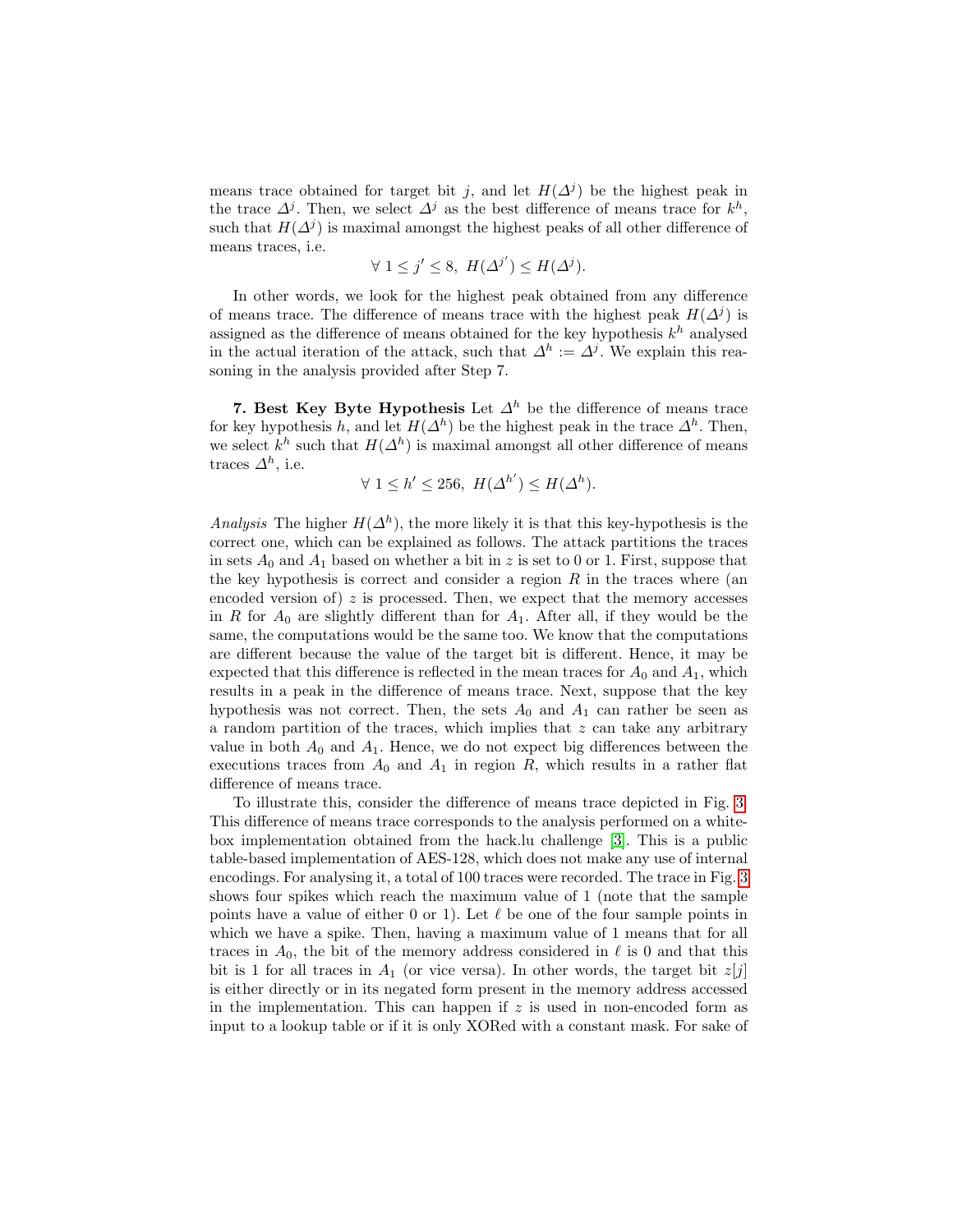completeness, Fig. [4](#page-10-0) shows a difference of means trace obtained for an incorrect key-hypothesis. No sample has a value higher than 0.3.

<span id="page-10-0"></span>

Fig. 4: Difference of means trace for incorrect key guess

The results of the DCA attack shown in this section correspond to the attack performed using software traces which consist of the memory addresses accessed during the encryption process. The attack can also be performed using software traces which consist of other type of information, e.g., the stack writes and/or reads performed during encryption. In all cases, the analysis is performed in an analogous way as explained in this section.

### <span id="page-10-1"></span>3.1 Successful Attack

Throughout this paper, considering the implementation of a cipher, we refer to the DCA attack as being *successful for a given key k*, if this key is ranked number 1 among all possible keys for a large enough number of traces. It may be the case that multiple keys have this same rank. If  $DCA$  is not successful for  $k$ , then it is called *unsuccessful for key k*. Remark that in practice, an attack is usually considered successful as long as the correct key guess is ranked as one of the best key candidates. We use a stronger definition as we require the correct key guess to be ranked as the best key candidate.

Alternatively when attacking one precise n-bit to n-bit key dependent lookup table, we consider the DCA attack as being successful for a given key k, if this key is ranked number 1 among all possible keys for exactly  $2<sup>n</sup>$  traces. Thereby, each trace is generated by giving exactly  $2<sup>n</sup>$  different inputs to the look-up table, i.e. all possible inputs that the look-up table can obtain. To get the correlation between a look-up table output and our selection function, the correlation we obtain by evaluating all  $2^n$  possible inputs is exactly equal to the correlation we obtain by generating a large enough number of traces for inputs chosen uniformly at random. We use this property for the experiments we perform in the following section.

# 4 Effect of the Encodings

In this section we analyse the use of internal encodings on white-box implementations as suggested by Chow et. al. [\[8\]](#page-24-1). Moreover, we analyse how the presence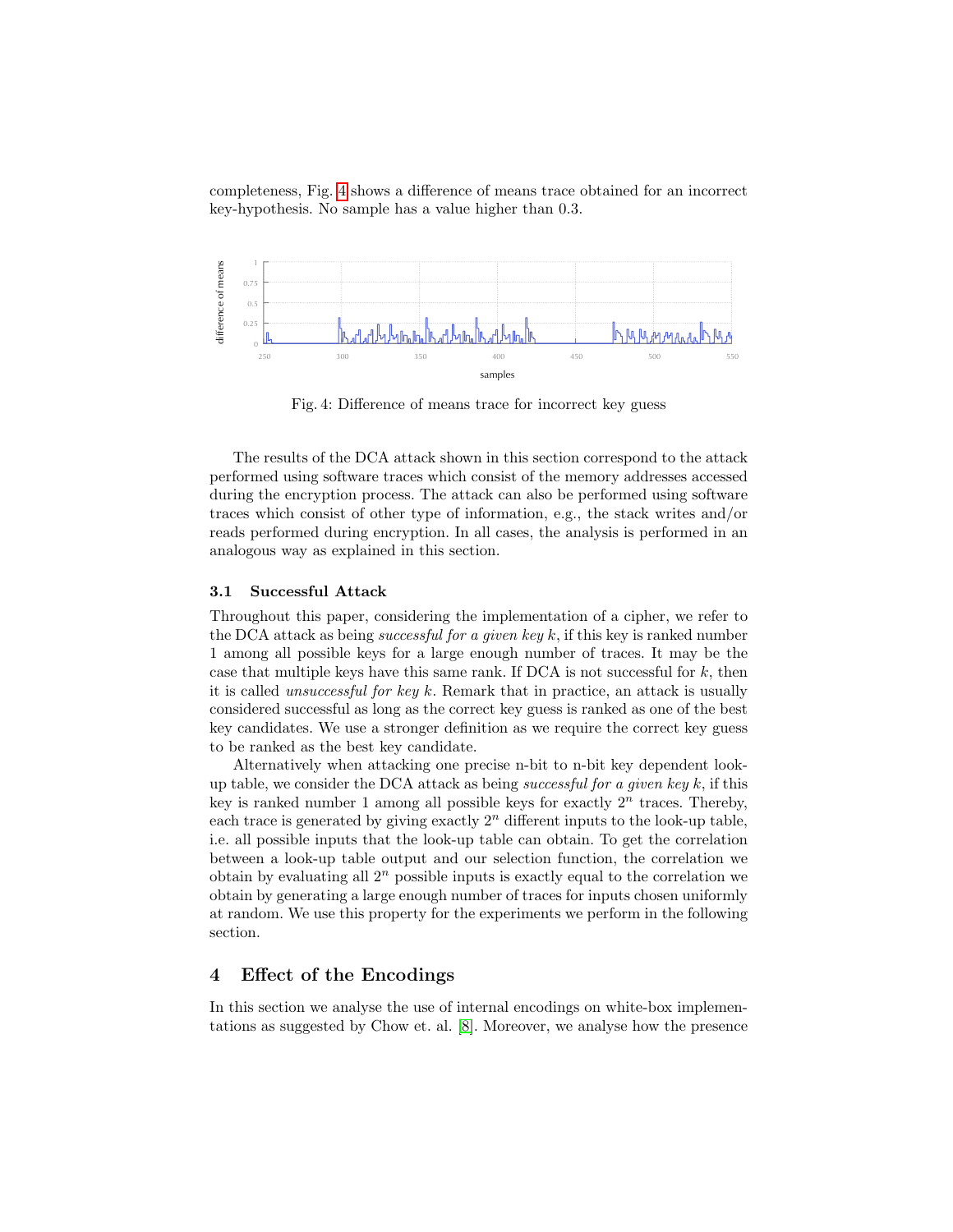of such encodings affects the vulnerability of a white-box implementation to the DCA attack. If intermediate values in an implementation are encoded, it becomes more difficult to re-calculate such values using our selection function as defined in Step 2 of the DCA (see Sec. [3\)](#page-6-1). Namely, Sel does not consider the transformations used to encode these intermediate values, but only calculates a value before it is encoded. Thus, what we calculate with Sel in Step 2 does not necessarily match with the actual encoded value computed by the white-box, even if the correct key hypothesis is used.

In this section we discuss linear encodings, non-linear encodings and a combination of both as means to protect key dependent look-up tables in a white-box implementation. These types of encodings are the methods usually applied in the literature and in several open white-box implementations. For our analyses in this section, we first build single look-up tables which map an 8-bit long input to an 8-bit long output. More precisely, these look-up tables correspond to the key addition operation merged with the S-box substitution step performed on AES (see Sec. [2.1\)](#page-3-0). As common in the literature, we refer to such look-up tables as T-boxes. We apply the different encoding methods to the outputs of the look-up tables and obtain encoded T-boxes. Following our definition for a successful DCA attack on an n-to-n look-up table given in Sec. [3.1,](#page-10-1) we generate exactly 256 different software traces for attacking a T-box. Our selection function is defined the same way as in Step 2 of Sec. [3](#page-6-1) and calculates the output of the T-boxes before it is encoded. The output of the T-box is a typical vulnerable spot for performing the DCA on white-box implementations as this output can be calculated based on the known plaintext and a key guess. As we will see in this section, internal encodings as suggested by Chow et. al. cannot effectively add a masking countermeasure to the outputs of the S-box.

## <span id="page-11-1"></span>4.1 Linear Encodings

The outputs of a T-box can be *linearly* encoded by applying linear transformations. To do this, we randomly generate an 8-to-8 invertible matrix such as, for instance,

<span id="page-11-0"></span>
$$
A = \begin{bmatrix} 1 & 1 & 1 & 0 & 1 & 0 & 0 & 0 \\ 0 & 0 & 1 & 1 & 0 & 1 & 0 & 1 \\ 1 & 0 & 1 & 0 & 0 & 0 & 1 & 0 \\ 0 & 1 & 1 & 1 & 0 & 1 & 1 \\ 0 & 1 & 1 & 1 & 0 & 1 & 1 \\ 1 & 1 & 0 & 0 & 0 & 1 & 1 \\ 0 & 0 & 1 & 0 & 0 & 0 & 1 & 0 \\ 1 & 0 & 0 & 0 & 0 & 1 & 1 & 0 \end{bmatrix}.
$$
 (5)

For each output y of the T-box T, we perform a matrix multiplication  $A \cdot y$  and obtain an encoded output m. We obtain a new look-up table  $lT$ , which maps each input x to a linearly encoded output m. Fig. [5](#page-12-0) displays this behaviour.

We now compute the DCA on the outputs of  $l$ . The difference of means analysis is performed in the same way as described in Sec. [3.](#page-6-1) Fig. [6](#page-12-1) shows the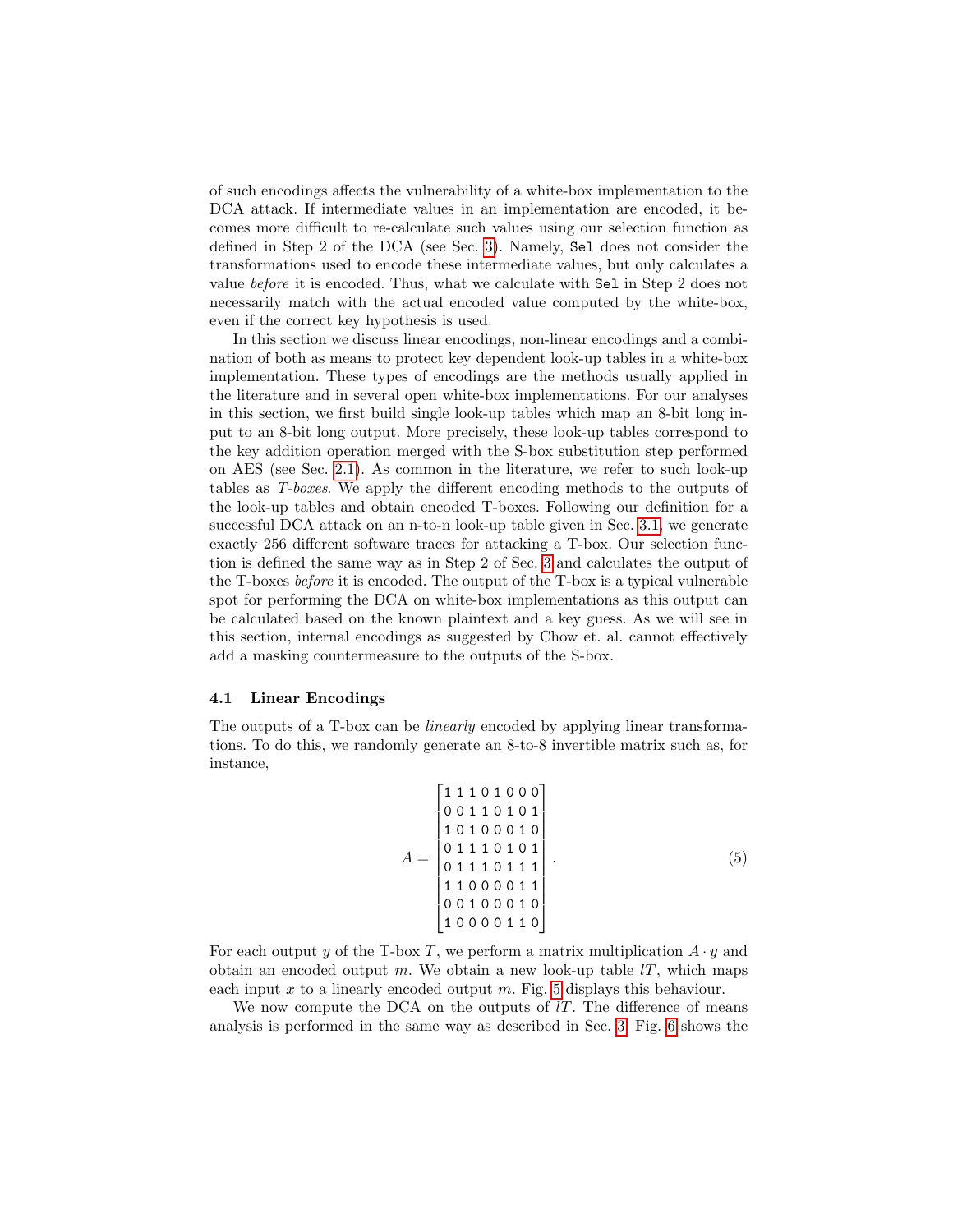<span id="page-12-0"></span>

Fig. 5: An IT-box maps each input x to a linearly encoded output  $m$ .

results of the analysis when using the correct key guess. Since we are attacking only an  $8 \times 8$  look-up table, the generated software traces consist only of 8 samples which correspond to the 8 output bits of the lT-box. As it can be seen, all samples in the difference of means curve have a value of zero or almost zero. No correlations can be identified and thus, the analysis is not successful if the output of the original T-box is encoded using the matrix A.

<span id="page-12-1"></span>

Fig. 6: Difference of means trace for the lT-box

The results shown in Fig. [6](#page-12-1) correspond to the DCA performed on a look-up table constructed using one particular linear transformation to encode the output of one look-up table. We observe that the DCA as described in Sec. [3](#page-6-1) is not effective in the presence of this particular transformation. However in practice, linear transformations are randomly chosen and some may not effectively hide information about a target bit, such that the DCA attack is successful. The theorem below gives a necessary and sufficient condition under which the DCA attack is successful in the presence of linear transformations.

<span id="page-12-2"></span>Theorem 1. Given a T-box encoded via an invertible matrix A. The DCA attack returns a difference of means value equal to 1 for the correct key guess if and only if the matrix A has at least one row i with Hamming weight  $(HW) = 1$ . Otherwise, the DCA attack returns a difference of means value equal to 0 for the correct key guess.

*Proof.* For all  $1 \leq j \leq 8$  let  $y[j]$  be the j<sup>th</sup> bit of the output y of a T-box. Let  $a_{ij} \in GF(2)$  be the entries of an  $8 \times 8$  matrix A, where i denotes the row and j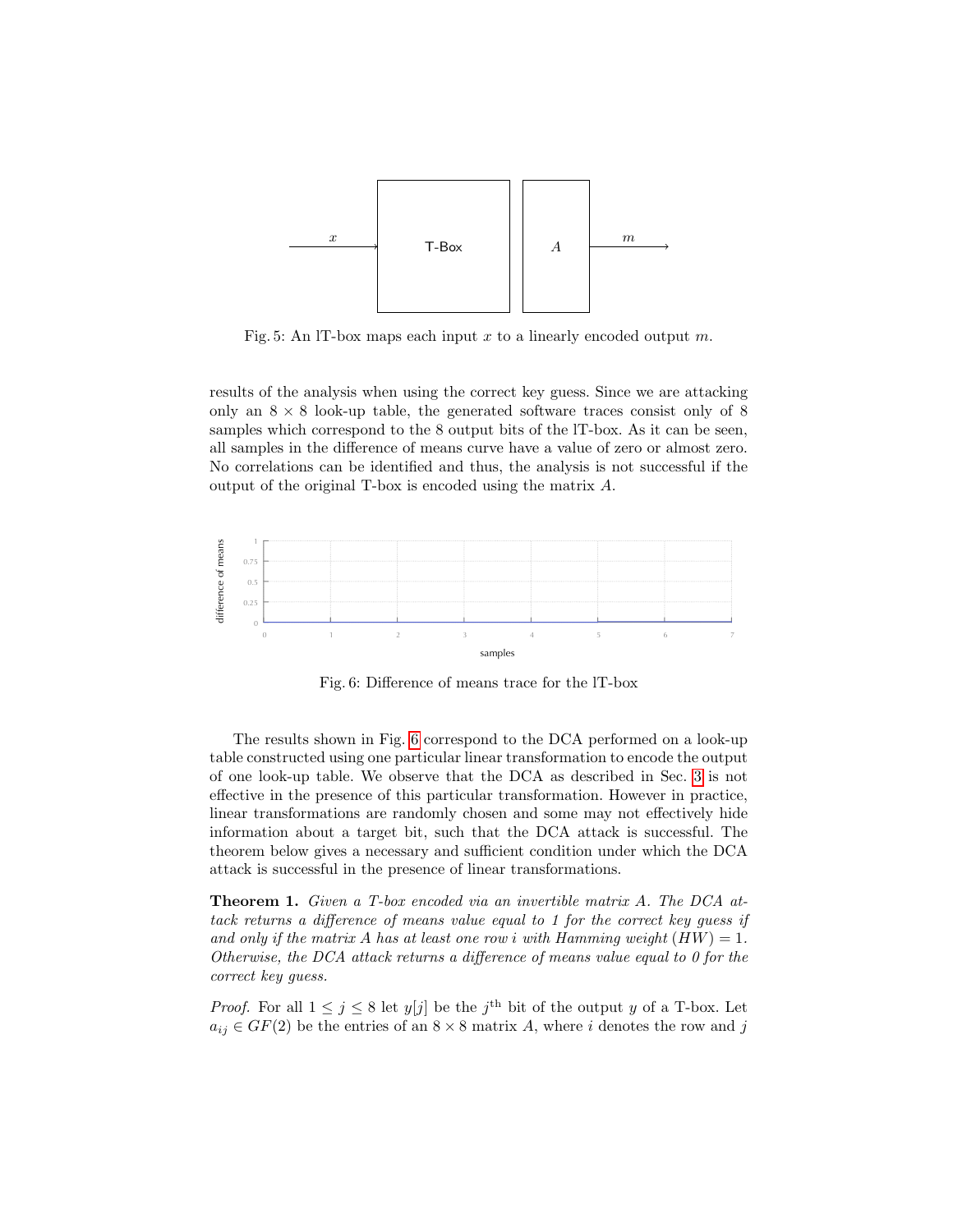denotes the column of the entry. We obtain each encoded bit  $m[i]$  of the lT-box via

<span id="page-13-0"></span>
$$
m[i] = \sum_{j} a_{ij} \cdot y[j] = \sum_{j:a_{ij}=1} y[j]. \tag{6}
$$

Suppose that row i of A has  $HW(i) = 1$ . Let j be such that  $a_{ij} = 1$ . It follows from Equation [\(6\)](#page-13-0) that  $m[i] = y[j]$ . Let  $k^h$  be the correct key hypothesis and let bit  $y[j]$  be our target bit. With our selection function  $\text{Sel}(p_e, k^h, j)$  we calculate the value for  $y[j]$  and sort the corresponding trace in the set  $A_0$  or  $A_1$ . We refer to these sets as sets consisting of encoded values  $m$ , since a software trace is a representation of the encoded values. Recall now that  $y[j] = m[i]$ . It follows that  $m[i] = 0$  for all  $m \in A_0$  and  $m[i] = 1$  for all  $m \in A_1$ . Thus, when calculating the averages of both sets, for  $\bar{A}[i]$ , we obtain  $\bar{A}_0[i] = 0$  and  $\bar{A}_1[i] = 1$ . Subsequently, we obtain a difference of means curve with  $\Delta[i] = 1$ , which leads us to a successful DCA attack.

What's left to prove is that if row i has  $HW(i) > 1$ , then the value of bit  $y[j]$  is masked via the linear transformation such that the difference of means curve obtained for  $\Delta[i]$  has a value converging to zero. Suppose that row i of A has  $HW(i) = l > 1$ . Let j be such that  $a_{ij} = 1$  and let  $y[j']$  denote one bit of y, such that  $a_{ii'} = 1$ . It follows from Equation [\(6\)](#page-13-0) that the value of m[i] is equal to the sum of at least two bits  $y[j]$  and  $y[j']$ . Let  $k^h$  be the correct key hypothesis and let  $y[j']$  be our target bit. Let  $\vec{v}$  be a vector consisting of the bits of y, for which  $a_{ij} = 1$ , excluding bit  $y[j']$ . Since row i has  $HW(i) = l$ , vector  $\vec{v}$  consists of l − 1 bits. This means that  $\vec{v}$  can have up to  $2^{l-1}$  possible values. Recall that each non-encoded  $T$ -box output value  $y$  occurs with an equal probability of 1/256 over the inputs of the T-box. Thus, all  $2^{l-1}$  possible values of  $\vec{v}$  occur with the same probability over the inputs of the T-box. The sum of the  $l - 1$  bits in  $\vec{v}$  is equal to 0 or 1 with a probability of 50%, independently of the value of  $y[j']$ . Therefore, our target bit  $y[j']$  is masked via  $\sum_{j:a_{ij}=1,j\neq j'} y[j]$ and our calculations obtained with  $\text{Sel}(p_e, k^h, j')$  only match 50% of the time with the value of  $m[i]$ . Each set  $A_b$  consists thus of an equal number of values  $m[i] = 0$  and  $m[i] = 1$ . The difference between the averages of both sets is thus equal to zero and the DCA is unsuccessful for  $k^h$ . — Петровически производите в пример, на пример, на пример, на пример, на пример, на пример, на при<br>В 1990 году в 1990 году в 1990 году в 1990 году в 1990 году в 1990 году в 1990 году в 1990 году в 1990 году в<br>Пример, на

One could be tempted to believe that using a matrix which does not have any identity row serves as a good countermeasure against the DCA attack. However, we could easily adapt the DCA attack such that it is also successful in the presence of a matrix without any identity row. In Step 2, we just need to define our selection function such that, after calculating an 8-bit long output state z, we calculate all possible linear combinations  $LC$  of the bits in z. Thereby, in Step 3 we sort according to the result obtained for an LC. This means that we perform Steps 3 to 5 for each possible  $LC$  ( $2^8 = 256$  times per key guess). For at least one of those cases, we will obtain a difference of means curve with peak values equal to 1 for the correct key guess as our  $LC$  will be equal to the  $LC$ defined by row  $i$  of matrix  $A$ . Our selection function calculates thus a value equal to the encoded value  $m[i]$  and we obtain perfect correlations.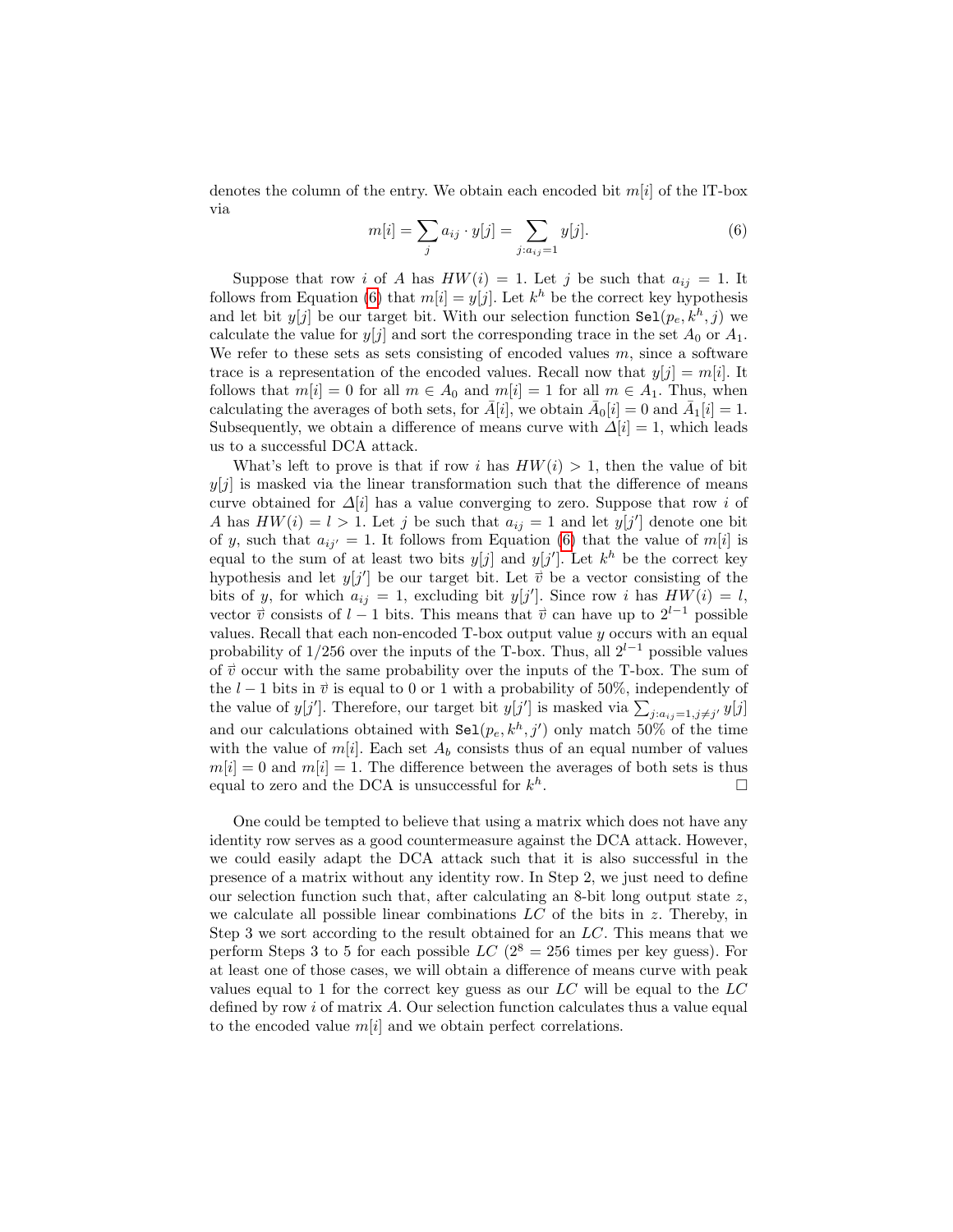Note that Theorem [1](#page-12-2) also applies in the presence of affine encodings. In case we add a 0 to a target bit, traces  $\bar{A}_0$  and  $\bar{A}_1$  do not change and in case we add a 1 the entries in  $\bar{A}_0$  and  $\bar{A}_1$  that relate to the target bit change to 1 minus their value. In both cases, the difference of means value does not change.

To illustrate how the effect of linear encodings is shown on complete whitebox implementations, we now perform the DCA attack on our white-box implementation of AES which only makes use of linear encodings. This is a table based implementation which follows the design strategy proposed by Chow et. al., but only uses linear encodings. We collect 200 software traces, which consist of the memory addresses accessed during the encryption process. We use our selection function  $\text{Sel}(p_e, k^h, j) = z[j]$ . Fig. [7](#page-14-0) shows the difference of means trace obtained for the correct key guess.

<span id="page-14-0"></span>

Fig. 7: DCA results for our white-box implementation with linear encodings

Fig. [7](#page-14-0) shows one peak reaching a value of 1 (see sample 3001). Since the peak reaches the value of 1, we can again say that our selection function is perfectly correlated with the targeted bit  $z[j]$ , even though the output z was encoded using a linear transformation. Since our partition was done with our selection function calculating the output of the T-box, our results tell us that the  $8 \times 8$ matrix used to encode the T-box outputs contains at least one identity row.

## <span id="page-14-1"></span>4.2 Non-Linear Encodings

Next, we consider the effect that non-linear encodings have on the outputs of a T-box. For this purpose, we randomly generate bijections, which map each output value  $y$  of the T-box to a different value  $f$  and thus obtain a non-linearly encoded T-box, which we call OT-box. Recall that a T-box is a bijective function. If we encode each possible output of a  $T$ -box  $T$  with a randomly generated byte function O and obtain the OT-box  $OT$ , then  $OT$  does not leak any information about T. Namely, given  $OT$ , any other T-box  $T'$  could be a candidate for constructing the same  $\overline{OT}$ -box  $\overline{OT}$ , since there always exists a corresponding function O' which could give us  $OT'$  such that  $OT' = OT$ . Chow et. al. refer to this property as local security [\[9\]](#page-24-0). Based on this property, we could expect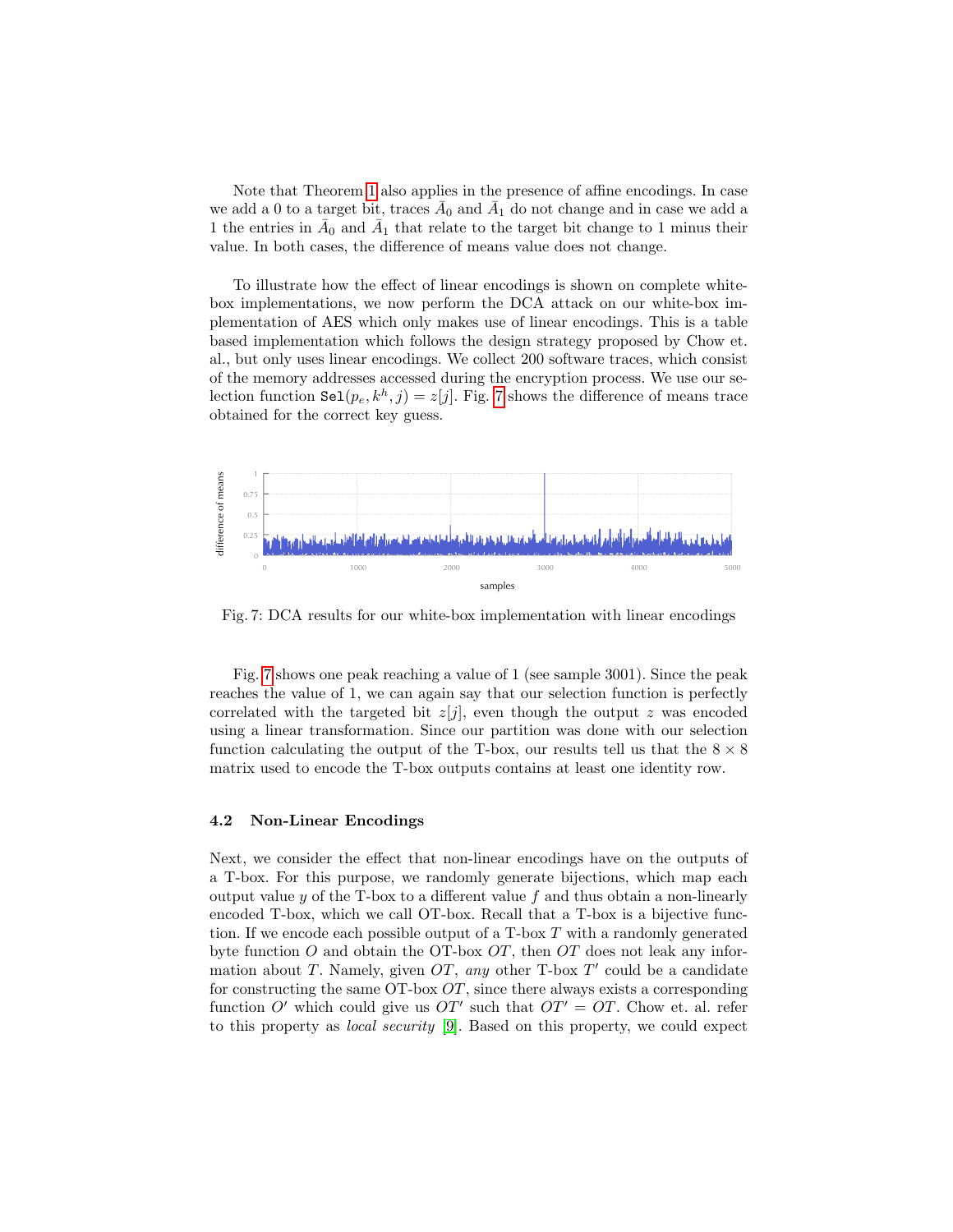resistance against the DCA attack for a non-linearly encoded T-box. For practical implementations, unfortunately, using an 8-to-8 bit encoding for each key dependent look-up table is not realistic in terms of code size (see Sec. 4.1 of [\[15\]](#page-25-7) for more details). Therefore, non-linear nibble encodings are typically used to encode the outputs of a T-box. The output of a T-box is 8-bits long and each half of the output is encoded by a different 4-to-4 bit transformation and both results are concatenated. Fig. [8](#page-15-0) displays the behaviour of an OT-box constructed using two nibble encodings.

<span id="page-15-0"></span>

Fig. 8: Non-linear encodings of the T-Box outputs

Encoding the outputs of a T-box via non-linear nibble encodings does not hide correlations between the secret key of the T-box and its output bits as proved in the theorem below. When collecting the traces of an OT-box to perform a DCA using the correct key hypothesis, each (encoded) nibble value is returned a total of 16 times. Thereby, all encoded nibbles that have the same value are always grouped under the same set  $A_b$  in Step 3. Therefore, we always obtain a difference of means curve which consists of only 5 possible correlation values.

<span id="page-15-1"></span>Theorem 2. Given an OT-box which makes use of nibble encodings, the difference of means curve obtained for the correct key hypothesis  $k^h$  consists only of values equal to 0, 0.25, 0.5, 0.75 or 1.

*Proof.* We first prove that the mean value of the set  $A_0$  is always a fraction of 8 when we sort the sets according to the correct key hypothesis. The same applies for the set  $A_1$  and the proof is analogous. For all  $1 \leq j \leq 8$  let  $y_d[j]$  be the jth bit of the output y of a T-box, where  $d \in \{1, 2\}$  refers to the nibble of y where bit j is located. Let  $k^h$  be the correct key hypothesis. With our selection function  $\text{Sel}(p_e, k^h, j)$  we calculate a total of 128 nibble values  $y_d$ , for which  $y_d[j] = 0$ . As there exist only 8 possible nibble values  $y_d$  for which  $y_d[j] = 0$  holds, we obtain each value  $y_d$  a total of 16 times. Each time we obtain a value  $y_d$ , we group its corresponding encoded value  $f_d$  under the set  $A_0$ . Recall that an OT-box uses one bijective function to encode each nibble  $y_d$ . Thus, when we calculate the mean trace  $\bar{A}_0$  and focus on its region corresponding to  $f_d$ , we do the following: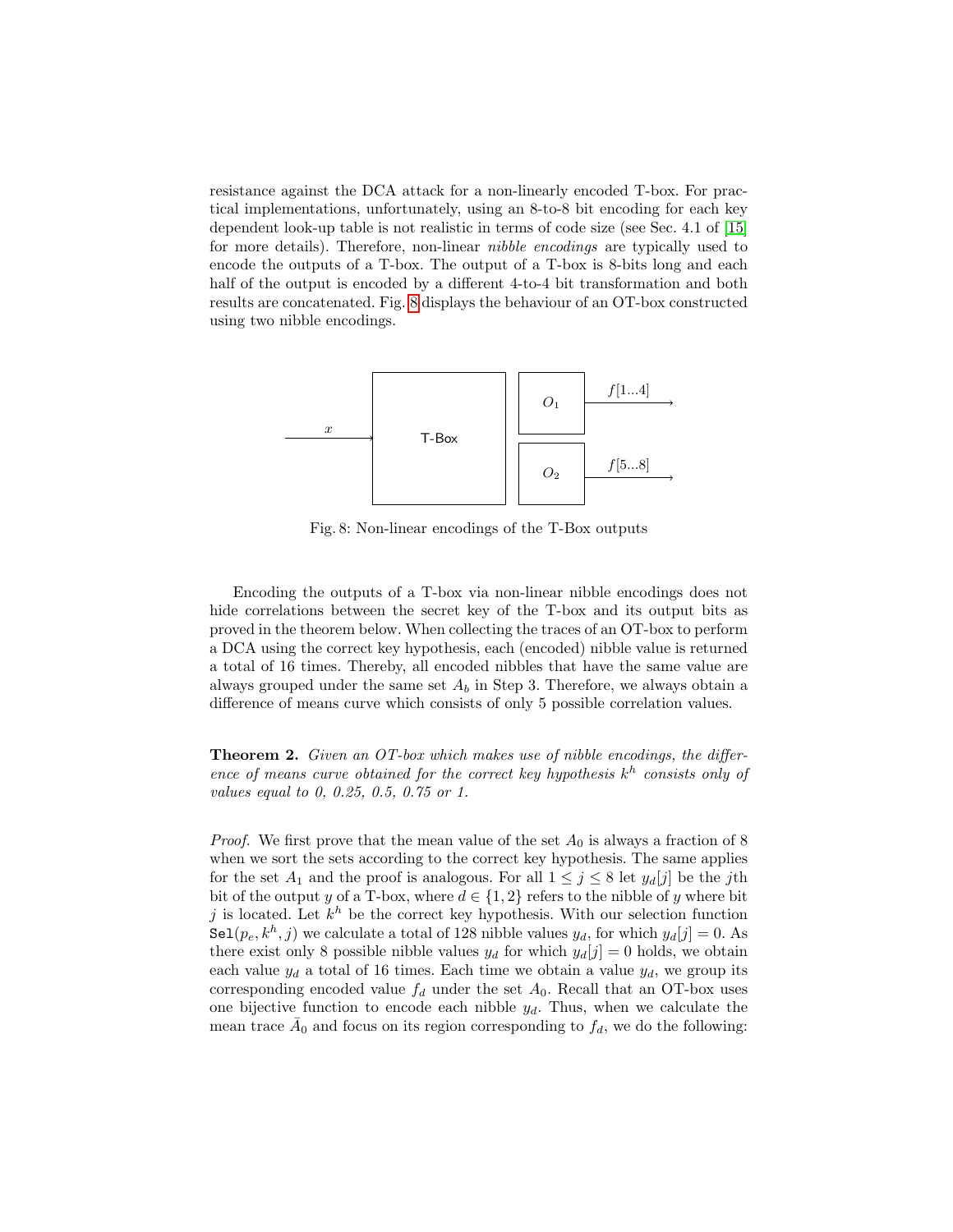$$
\bar{A}_0[f_d] = \frac{16f_d}{128} + \dots + \frac{16f_d'}{128} \n= \frac{f_d}{8} + \dots + \frac{f_d'}{8},
$$

with  $f_d \neq f'_d$ . We now prove that the difference between the means of sets  $A_0$ and  $A_1$  is always equal to the values 0, 0.25, 0.5, 0.75 or 1. Let  $f_d[j]$  be one bit of an encoded nibble  $f_d$ .

- If  $f_d[j] = 0$  is true for all nibbles in set  $A_0$ , then this implies that  $f_d[j] = 1$  is true for all nibbles in set  $A_1$ , that is  $\bar{A}_0[j] = \frac{8}{8}$  and  $\bar{A}_1[j] = \frac{0}{8}$ . The difference between the means of both sets is thus  $\Delta[j] = |\frac{0}{8} - \frac{8}{8}| = |0 - 1| = 1$ .
- If  $f_d[j] = 1$  is true for 1 nibble in set  $A_0$ , then  $f_d[j] = 1$  is true for 7 nibbles in set  $A_1$ , that is, the difference between both means is  $\Delta[j] = |\frac{1}{8} - \frac{7}{8}| =$  $|\frac{6}{8}| = 0.75.$
- $\begin{bmatrix} 18 \\ -11 \end{bmatrix}$  is true for 2 nibbles in set  $A_0$ , then  $f_d[j] = 1$  is true for 6 nibbles in set  $A_1$ , that is, the difference between both means is  $\Delta[j] = |\frac{2}{8} - \frac{6}{8}| =$  $|\frac{4}{8}| = 0.5.$
- If  $f_d[j] = 1$  is true for 3 nibbles in set  $A_0$ , then  $f_d[j] = 1$  is true for 5 nibbles in set  $A_1$ , that is, the difference between both means is  $\Delta[j] = \left|\frac{3}{8} - \frac{5}{8}\right| =$  $|\frac{2}{8}| = 0.25.$
- If  $f_d[j] = 1$  is true for 4 nibbles in set  $A_0$ , then  $f_d[j] = 1$  is true for 4 nibbles in set  $\overline{A_1}$ , that is, the difference between both means is  $\Delta[j] = |\frac{4}{8} - \frac{4}{8}| = |\frac{0}{8}| = 0$ .

The remaining 4 cases follow analogously and thus, all difference of means traces consist of only the values  $0, 0.25, 0.5, 0.75$  or 1.

Seeing these values in a difference of means trace can help us recognise if our key hypothesis is correct. Moreover, a peak value of 0.5, 0.75 or 1 is significantly high, such that its corresponding key candidate will very likely be ranked as the correct key.

We now argue that, when we use an incorrect key candidate, nibbles with the same value may be grouped in different sets. Therefore, we cannot say as for the correct key hypothesis, that each encoded nibble value  $f_d$  is repeated exactly 16 times in a set. If we partition according to an incorrect key hypothesis  $k<sup>h</sup>$ , the value we calculate for  $y_d[j]$  does not always match with what is really calculated by the T-box and afterwards encoded by the non-linear function. It is not the case that for each nibble value  $y_d$  for which  $y_d[j] = 0$ , we group its corresponding encoded value  $f_d$  in the same set. Therefore, our sets  $A_b$  consist of up to 16 different encoded nibbles, whereby each nibble value is repeated a different number of times. This applies for both sets  $A_0$  and  $A_1$  and therefore, both sets have similar mean values, such that the difference between both means is a value closer to zero.

To get practical results corresponding to Theorem [2,](#page-15-1) we now construct 10 000 different OT-boxes following the idea displayed in Fig. [8.](#page-15-0) Thereby, each OT-box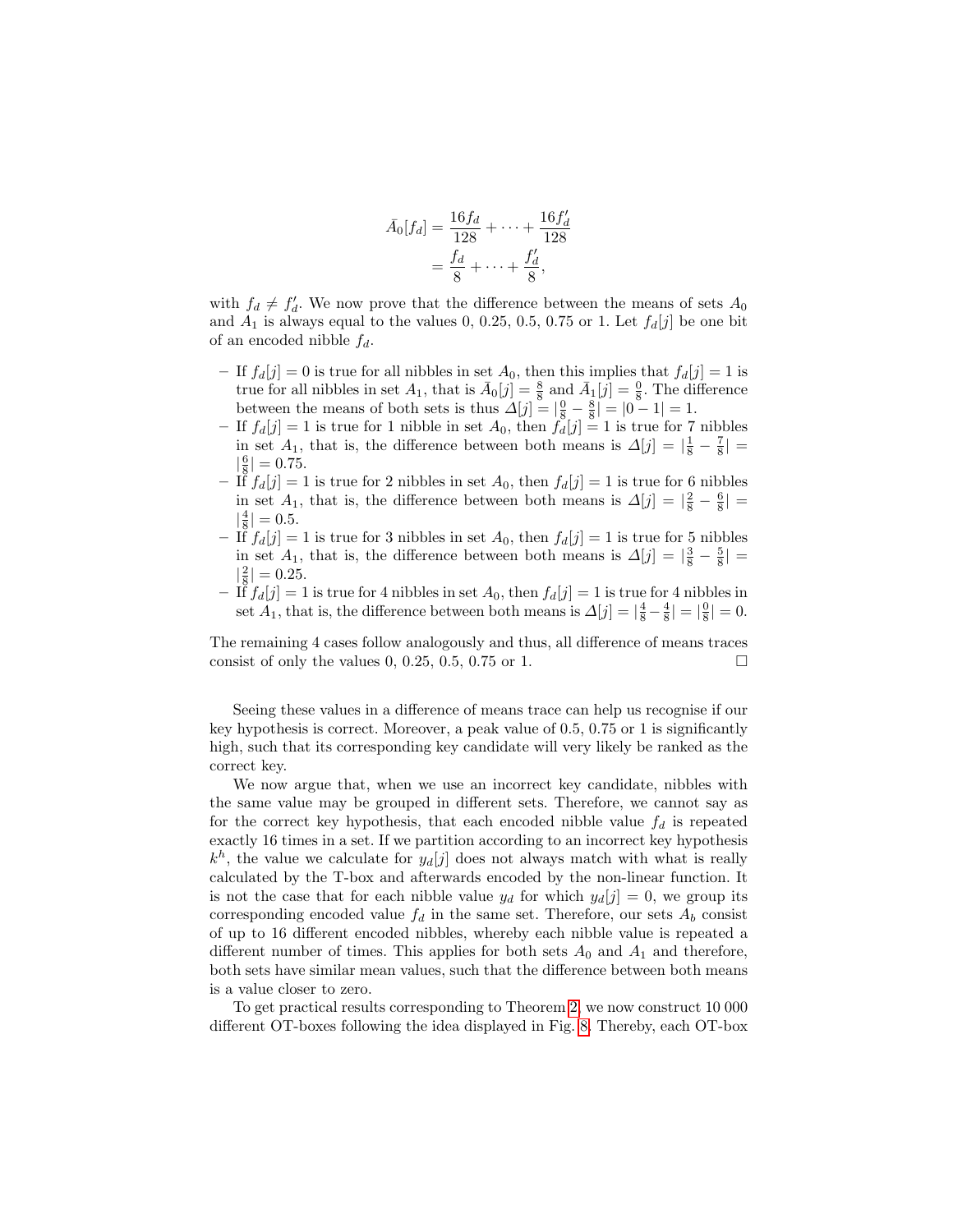is based on a different T-box, i.e. each one depends on a different key, and is encoded with a different pair of functions  $O_1$  and  $O_2$ . We now perform the DCA attack on each OT-box. The DCA attack is successful on almost all of the 10 000 OT-boxes with the exception of three. In all cases, the difference of means curves obtained when using the correct key hypotheses return a highest peak value of 0.25, 0.5, 0.75 or 1. The table below summarizes how many OT-boxes return each peak value for the correct key hypotheses.

| Peak value for correct key Nr. of OT-boxes |      |
|--------------------------------------------|------|
|                                            | 55   |
| 0.75                                       | 2804 |
| 0.5                                        | 7107 |
| 0.25                                       | 34   |

Fig. [9](#page-17-0) compares the results obtained for all key candidates when analysing one particular OT-box. In this case, the correct key is key candidate 119, for which we obtain a peak value of 0.5. The peak values returned for all other key candidates are notably lower.

<span id="page-17-0"></span>

Fig. 9: Difference of means results for all key candidates when attacking one particular OT-box. Key guess 119 is the correct one.

Fig. [10](#page-18-0) summarizes the results obtained when analysing one of the three OT-boxes which could not be successfully attacked. In this case, the correct key is key candidate 191. The peak corresponding to this candidate has a value of 0.25 and is not the highest peak obtained. For instance, the peak for key candidate 89 has a value of 0.28. Therefore, our DCA ranks key candidate 89 as the correct one. Similarly, when analysing the other OT-boxes which could not be successfully attacked, the peaks obtained for the correct key hypotheses have a value of 0.25 and there exists at least one other key candidate with a peak value slightly higher or with the same value of 0.25.

To illustrate how this effect is shown on complete white-box implementations, we now perform the DCA attack on our table-based white-box implementation of AES which only makes use of non-linear nibble encodings. We collect 2000 software traces, which consist of the memory addresses accessed during the encryption process. Fig. [11](#page-18-1) shows the difference of means trace obtained when using the correct key byte with our selection function.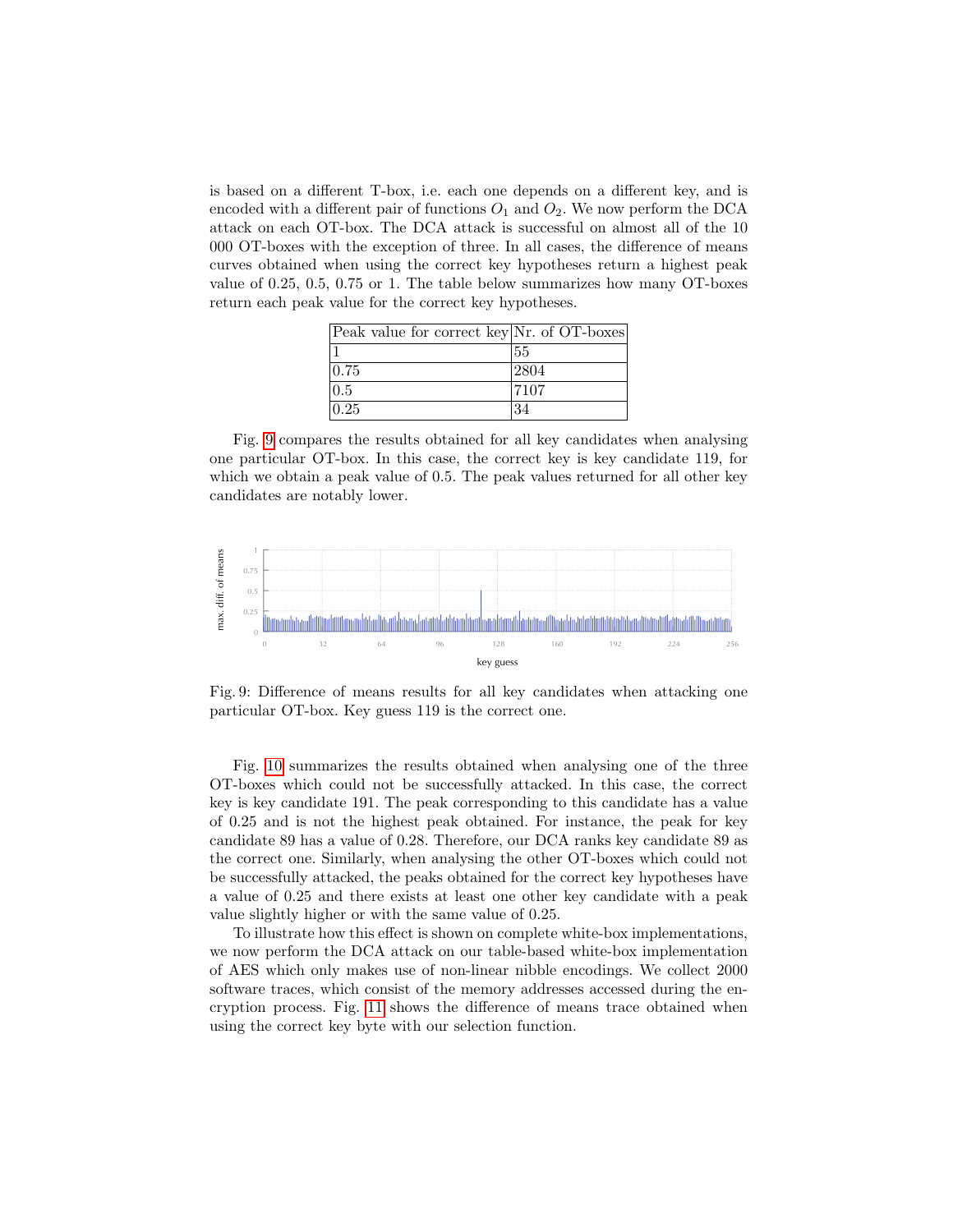<span id="page-18-0"></span>

Fig. 10: Difference of means results for all key candidates when attacking one particular OT-box. Key guess 191 is the correct one.

<span id="page-18-1"></span>

Fig. 11: DCA results for our white-box implementation with non-linear encodings

Fig. [11](#page-18-1) is flat with one peak with a value very close to 0.75 (see sample 1640), another peak with a value very close to 0.5 (see sample 1750). Additionally, the value of two peaks is very close to 0.25. This result corresponds to the difference of means results obtained with our OT-box examples and to Theorem [2.](#page-15-1) Based on the results shown in this section we can conclude that randomly generated nibble encodings do not effectively work as a countermeasure for hiding correlations between a target bit and a selection function when performing the difference of means test. When using the correct key hypothesis, we do not always have perfect correlations such as those shown in Fig. [3,](#page-8-1) but the correlations are still high enough in order to allow a key extraction. Moreover, we learn one way to increase our success probabilities when performing the DCA attack. Namely, when ranking the key hypotheses, we could start by considering only the keys for which we obtain a difference of means curve with values very close to those described in Theorem [2.](#page-15-1) After that, we could rank our key hypotheses according to the height of these values.

#### 4.3 Combination of Linear and Non-Linear Encodings

We now discuss the effectiveness of the DCA when performed on white-box implementations that make use of both linear and non-linear encodings to protect their key-dependent look-up tables. The combination of both encodings is the approach proposed by Chow et. al. in order to protect the content of the lookup tables from reverse engineering attempts. The output of each key-dependent look-up table, such as a T-box, is first encoded by a linear transformation and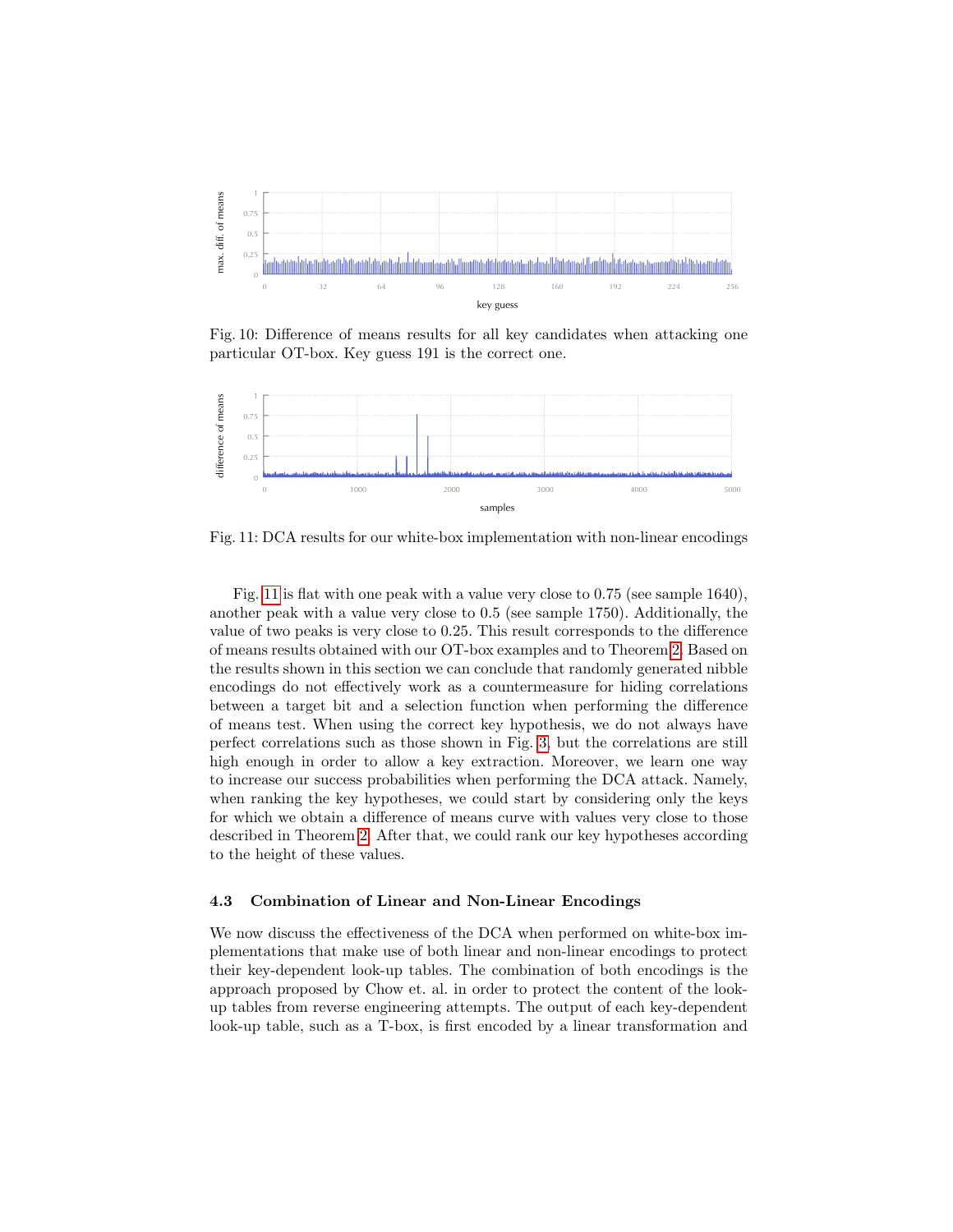afterwards by the combination of two non-linear functions as shown in Fig. [12.](#page-19-0) In the following, we refer to lOT-boxes as T-boxes that are encoded using both types of encodings.

<span id="page-19-0"></span>

Fig. 12: Linear and non-linear encodings of the T-Box outputs

We now explain why the DCA attack can be successful even in the presence of both types of encodings. In this case, the success of the DCA attack depends on the matrix performing the linear transformation, which returns linearly encoded values m. The values m are split into two nibbles  $m_1 = m[1, ..., 4]$  and  $m_2 = m[5,...8]$ , to afterwards be encoded by the non-linear functions  $O_1$  and  $O_2$  respectively. The values of  $m_1$  are obtained from the linear combinations of the first 4 bits of the columns of A. Analogously, the values of  $m_2$  are obtained from the linear combinations of the last 4 bits of the columns of A. In the following, we refer to  $Sub_d$  as the upper (or lower) part of the columns of A, with  $d \in \{1, 2\}$ . For instance, when considering the matrix A described in [5](#page-11-0) in Sec. [4.1,](#page-11-1) its corresponding  $Sub_1$  looks as follows

$$
Sub_{1} = \begin{bmatrix} 1 & 1 & 1 & 0 & 1 & 0 & 0 & 0 \\ 0 & 0 & 1 & 1 & 0 & 1 & 0 & 1 \\ 1 & 0 & 1 & 0 & 0 & 0 & 1 & 0 \\ 0 & 1 & 1 & 1 & 0 & 1 & 0 & 1 \end{bmatrix}.
$$
 (7)

In the following theorem, we derive a condition of a  $Sub_d$  matrix, such that our DCA returns values equal to those mentioned in Theorem [2](#page-15-1) when we use the correct key hypothesis. As for the OT-boxes, the reason for this lies on how the encoded nibble values  $f_d$  are grouped in the sets  $A_b$ .

<span id="page-19-1"></span>**Theorem 3.** Given an  $IOT-box$  which makes use of a matrix A and nibble encodings. The difference of means curve obtained for the correct key hypothesis  $k^h$  consist only of values equal to 0, 0.25, 0.5, 0.75 or 1, if A has at least one  $Sub_d$  with one column  $\vec{a}_j$ , such that rank  $Sub_d \setminus \vec{a}_j ] = 3.$ 

*Proof.* Let  $\vec{a}_j \in GF(2^4)$  be the columns of  $Sub_d$ , where j denotes the column number. We obtain each encoded nibble  $m_d$  via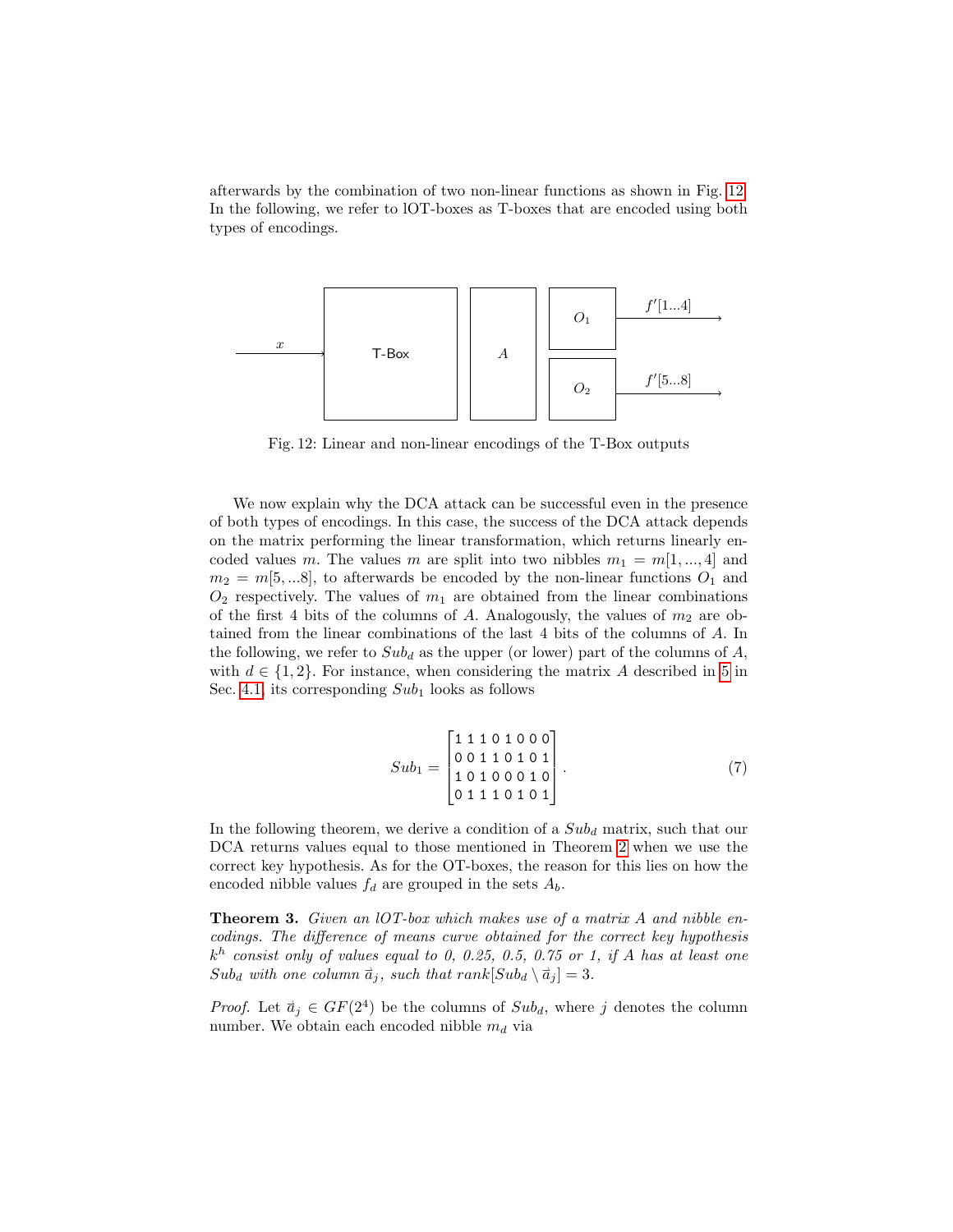<span id="page-20-0"></span>
$$
m_d = \sum_j \vec{a}_j \cdot y[j] = \sum_{j:y[j]=1} \vec{a}_j.
$$
 (8)

Suppose that the value of  $\vec{a}_i$  is not contained in the space spanned by the other columns of  $Sub_d$ . If bit  $y[j] = 0$ , then it follows from Equation [8](#page-20-0) that the value  $m_i$  is obtained as a linear combination of at most 7 vectors with rank 3. These combinations do not span  $GF(2<sup>4</sup>)$ , but only a 3-dimensional subspace  $S \subseteq GF(2^4)$ , which consists of exactly 8 different 4-bit values. If  $y[j] = 1$ , the value of  $m_i$  is obtained as a linear combination that includes the value of  $\vec{a}_j$ . These combinations thus span an affine subspace  $S' := \{\vec{a}_j + \vec{s} | \vec{s} \in S\}$ , i.e.  $S \cup S' = GF(2^4)$  and  $S \cap S' = \emptyset$ .

We now prove that when we use the correct key hypothesis, our sets  $A_b$  consist each of eaxtly 8 different encoded nibbles, whereby each nibble is repeated a total of 16 times. Let  $k^h$  be the correct key hypothesis and let bit  $y_d[j]$  be our target bit, with  $d \in \{1,2\}$  referring to the nibble of y where bit j is located. With our selection function  $\text{Sel}(p_e, k^h, j)$  we calculate a total of 128 values for which  $y_d[j] = 0$ . We know that nibble  $m_i$  is always one of the 8 possible values in S. Analogously, we know that for each time  $y_d[j] = 1, m_i \in S'$ . Therefore, our set  $A_0$  consists only of encoded nibble values from a set  $F := \{O_i(m_i)|m_i \in S\}$ . Our set  $A_1$  consists only of encoded nibbles from a set  $F' := \{O_i(m_i)|m_i \in S'\}.$ Since  $O_i$  is a bijective function, it follows that  $F \cap F' = \emptyset$ , i.e. all elements in  $A_0$  differ from the elements in  $A_1$ . Moreover, each set  $A_b$  consists of 8 different nibble values, whereby each nibble is repeated a total of 16 times. Analogous to the proof of Theorem [2,](#page-15-1) it follows that the difference of means curve calculated for  $\texttt{Sel}(p_e, k^h, j)$  consists only of the values 0, 0.25, 0.5, 0.75 or 1.

As for the case with the OT-boxes, a key candidate corresponding to correlation values of 0.5, 0.75 and 1 is very likely to be ranked as the best key in the DCA. We now discuss what happens in the DCA attack if the pre-condition described in Theorem [3](#page-19-1) is not satisfied. If for  $Sub_1$  and  $Sub_2$  of matrix A, the value of any column vector  $\vec{a}_i$  is contained in the space spanned by the other columns, we see from Equation [8](#page-20-0) that even when  $y[j] = 0$ , the value of  $m_i$  is still obtained as a linear combination of 7 vectors with rank 4. Thereby,  $m_i$  can be any value in  $GF(2<sup>4</sup>)$ . The sets  $A<sub>b</sub>$  can contain thus any 4-bit long value. As explained in Sec. [4.2,](#page-14-1) the average of both sets are more or less equal and thus, their difference converges to a value close to 0.

We now perform the DCA attack on the OpenWhiteBox challenge by Chow.<sup>[6](#page-20-1)</sup> This AES implementation was designed based on the work described in [\[8\]](#page-24-1) and [\[15\]](#page-25-7). To perform the attack, we collect 2000 software traces. These software traces consist of values read and written to the stack during the first round. We define our selection function the same way as in Sec. [3,](#page-6-1)  $\texttt{Sel}(p_e, k^h, j) = z[j].$ Note that based on Theorem [3,](#page-19-1) the correlations between our selection function and a correct key hypothesis may be shown depending on which target bit  $z[i]$ 

<span id="page-20-1"></span> $6$  https://github.com/OpenWhiteBox/AES/tree/master/constructions/chow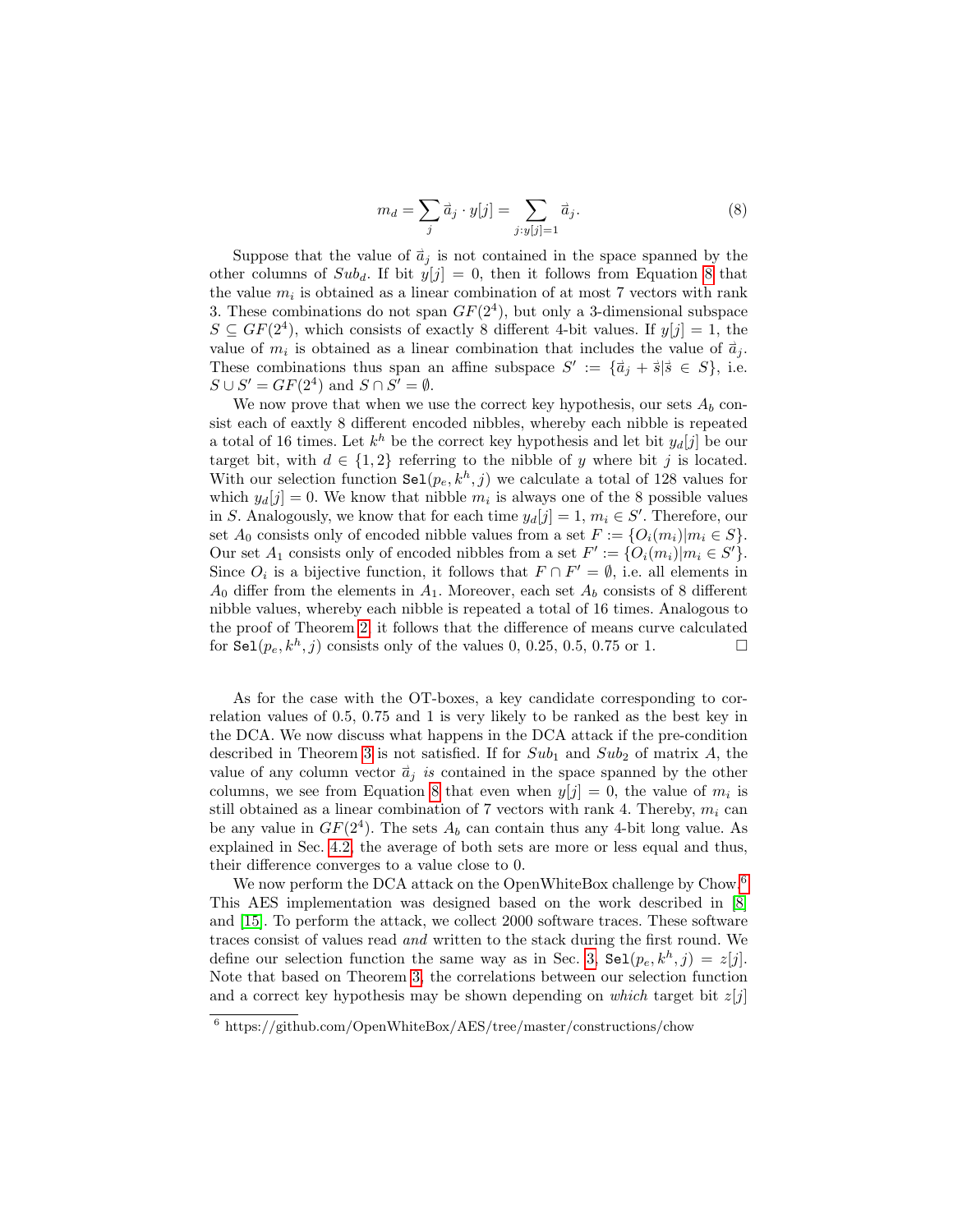we use. When we use the correct key byte 0x69 with our selection function we obtain the difference of means traces shown in Fig. [13](#page-21-0) for each target bit.

<span id="page-21-0"></span>

Fig. 13: Difference of means results for the OpenWhiteBox Challenge for bits  $z[1]$  to  $z[8]$ 

Not all difference of means traces show significant peaks that reveal correlations between our selection function  $\text{sel}(p_e, \text{0x69}, j)$  and the targeted bit  $z[j]$ . Fig. [13b](#page-21-0) nevertheless, shows a flat trace with 7 peaks reaching a value of almost 0.5 (see samples 327, 335, 607, 615, 1007, 1023, 1047). Due to this trace, the key byte 0x69 is ranked as the best key candidate and the DCA attack is successful on this implementation. The peak values shown in Fig. [13b](#page-21-0) correspond to those described in Theorem [3.](#page-19-1) We can conclude that the matrix used for performing the linear transformation of the state byte  $z$ , fulfils the condition described in Theorem [3.](#page-19-1)

# <span id="page-21-1"></span>5 Generalized DCA

Traditionally, the DCA has been described as a software counterpart of the differential power analysis (DPA). The key candidates are ranked according to the results obtained from a difference of means test. Thereby, the difference of means graph showing the highest peak corresponds to the highest ranked key. In this paper we review how this approach also works for attacking many white-box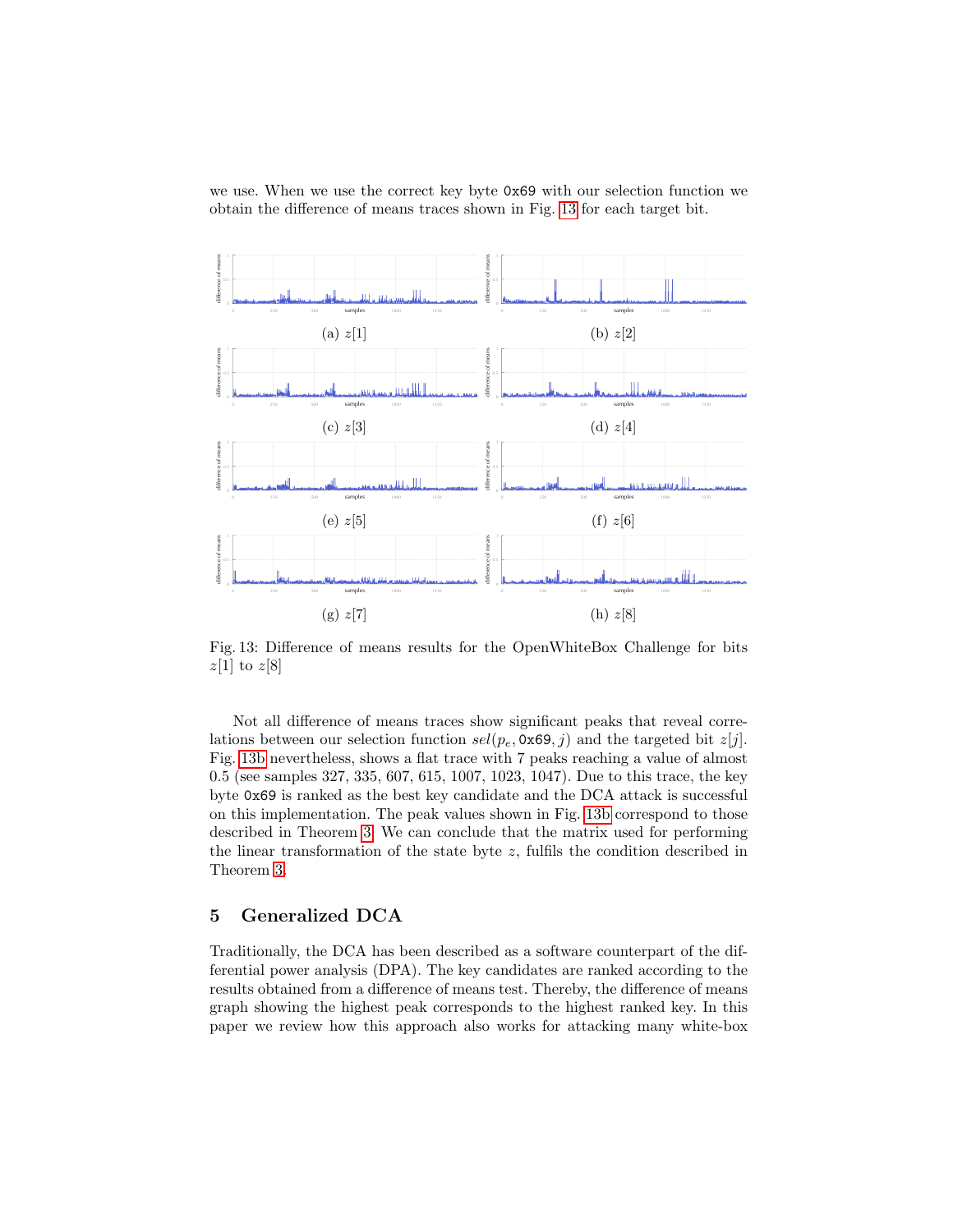implementations. Nevertheless, the results shown in Sec. [4.2](#page-14-1) show that we can increase our success rate by modifying our method for ranking the key candidates. Namely, if none of our key candidates returns a difference of means curve with a peak value significantly high, we can rank the key candidates according to the convergence of their peaks to the values 0.25 or 0. Thereby, we expect that by increasing the number of traces used for the analysis, the peak values for the correct key guess get closer to 0.25 or 0. In the following, we refer to the steps performed in Sec. [3.](#page-6-1)

1. Collecting Traces We perform this step the same way as described in Sec. [3.](#page-6-1) We remark that when attacking a complete white-box implementation, we need to generate a large enough number of traces in order to increase our success probability.

**Steps 2 to 5.** For each key candidate  $k^h$  and for each target bit  $z[j]$ , we perform Steps 2 to 5 as described in Sec[.3.](#page-6-1)

6. Best target bit ranking In this step we compare the difference of means traces obtained for all target bits j for a given key hypothesis  $k^h$ . If there is a trace with a peak value high enough that it stands out among the other traces, then we select that as the best one for the key candidate we are analysing. Otherwise, we look for a trace with values converging to 0.25 (or 0) and select that one for the key candidate we are analysing.

This means that we perform Step 6 as in Sec. [3](#page-6-1) but make a revision of the value  $H(\Delta^j)$  before assigning  $\Delta^j$  to  $\Delta^h$ :

- If  $H(\Delta^j) > 0.3$ , then we select  $\Delta^j$  such that,  $\Delta^h := \Delta^j$ .
- $-$  If 0.2 ≤  $H(\Delta^{j})$  ≤ 0.3, then we look for a trace with values converging to 0.25. The trace  $\overline{A^{j}}'$  with the peak values closest to 0.25 is thus selected such that  $\Delta^h := \Delta^{j'}$ .
- Otherwise if  $H(∆<sup>j</sup>)$  < 0.2, then we look for a trace with values converging to 0. The trace  $\Delta^{j'}$  with the peak values closest to 0 is thus selected such that  $\Delta^h := \Delta^{j'}$ .

7 Best Key Byte Hypothesis Analogous to the previous step, we perform Step 7 the same way as in Sec. [3,](#page-6-1) but if no key candidate stands out, we look for a candidate with the values closest to 0.25 or 0.

- $-$  If  $H(Δ<sup>h</sup>) > 0.3$ , then we select the key hypothesis corresponding to  $Δ<sup>h</sup>$  as our best key candidate.
- $-$  If 0.2 ≤  $H(\Delta^h)$  ≤ 0.3, then we look for a trace with values converging to 0.25. The key hypothesis corresponding to the trace  $\Delta^{h'}$  with the peak values closest to 0.25 is thus selected as our best key candidate.
- − Otherwise if  $H(\Delta^h)$  < 0.2, then we look for a trace with values converging to 0. The key hypothesis corresponding to the trace  $\Delta^{h'}$  with the peak values closest to 0 is thus selected as our best key candidate.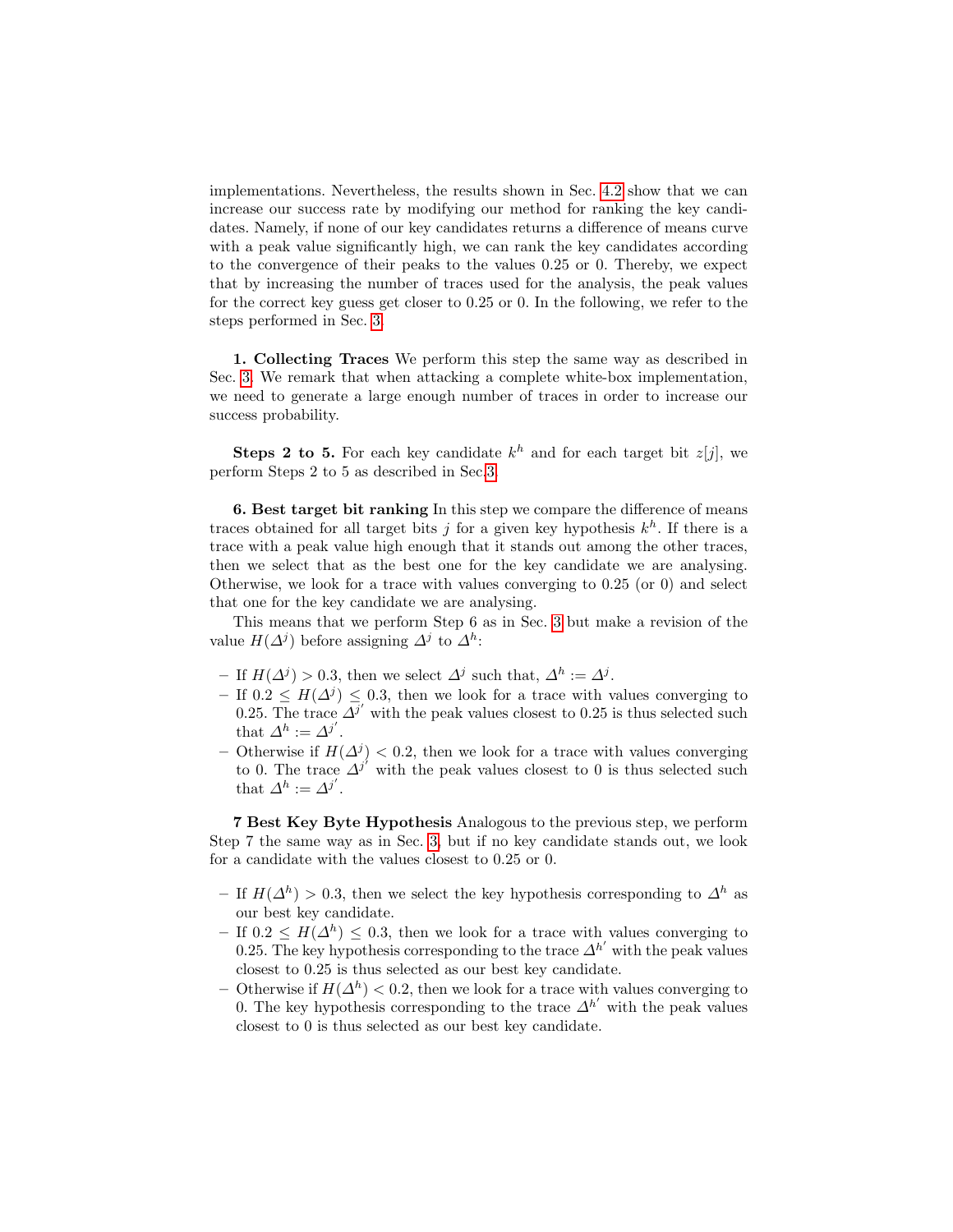## 6 Conclusions

In this paper we observe how internal encodings as suggested by Chow et. al. do not effectively hide information regarding the outputs of a key dependent look-up table. Therefore, the use of such encodings makes a white-box implementation very vulnerable against the DCA attack. Our experiments performed with Tboxes encoded only via linear transformations show us that this method could provide a good masking for the output bits of a look-up table as long as the matrix used for performing the linear transformation does not have an identity row (see Theorem [1\)](#page-12-2). However as explained, the DCA can easily be modified in order to be successful even in the presence of such matrices. Our selection function only needs to calculate all possible linear combinations of the bits in the calculated state z. Thereby, at least one linear combination will be equal to the linear combination defind by one of the matrix rows. We will thus calculate one bit of the encoded output state correctly when using the correct key guess and this will lead us to a successful DCA attack.

We prove that the DCA attack performed on nibble encoded look-up tables always returns a difference of means curve with values that converge to 0, 0.25, 0.5, 0.75 or 1 when using the correct key hypothesis (see Theorem [2\)](#page-15-1). Therefore nibble encodings alone are vulnerable against a DCA attack. These observations help us understand why the DCA attack is successful even in the cases that intermediate results are encoded using both linear and non-linear nibble encodings. We prove that, if the upper or lower part of a matrix (denoted as  $Sub_d$ ) performing the linear transformation of a look-up table output has at least one column  $\vec{a}$  such that its column rank is  $rank[Sub_d \setminus \vec{a}_i] = 3$ , the DCA returns a difference of means curve with the values 0, 0.25, 0.5, 0.75 or 1 for the correct key guess. This leads us to a successful DCA attack as peak values of 0.5, 0.75 or 1 are very likely to be ranked as the best key candidates. These results help us improve our success rate when performing a DCA attack. Namely, when ranking the key candidates, if no candidate has a difference of means curve with significantly high peaks, we can rank the key candidates according to the convergence of their difference of means peaks to the values 0.25 or 0 (see Sec. [5\)](#page-21-1).

This paper helps understand the reasons why the DCA was successful on many white-box implementations analysed in [\[6\]](#page-24-6) and helps as a step towards more secure white-box designs in the light of the DCA attack. Using non-linear nibble encodings is not sufficient, but one could consider using linear and nonlinear byte encodings only on the look-up tables that are accessed during the first and the last rounds of an implemented cipher. Namely, only the outputs of these look-up leak information useful for performing a DCA and, if they are encoded via non-linear byte encodings, we efficiently hide correlations between the look-up table outputs and the secret key (see Sec. [4.2\)](#page-14-1). The rest of the lookup tables in the implementation could be protected as proposed by Chow et. al., as far as the DCA attack is concerned, with a combination of linear and non-linear nibble encodings. In this case, our implementation would still remain with a considerable code size.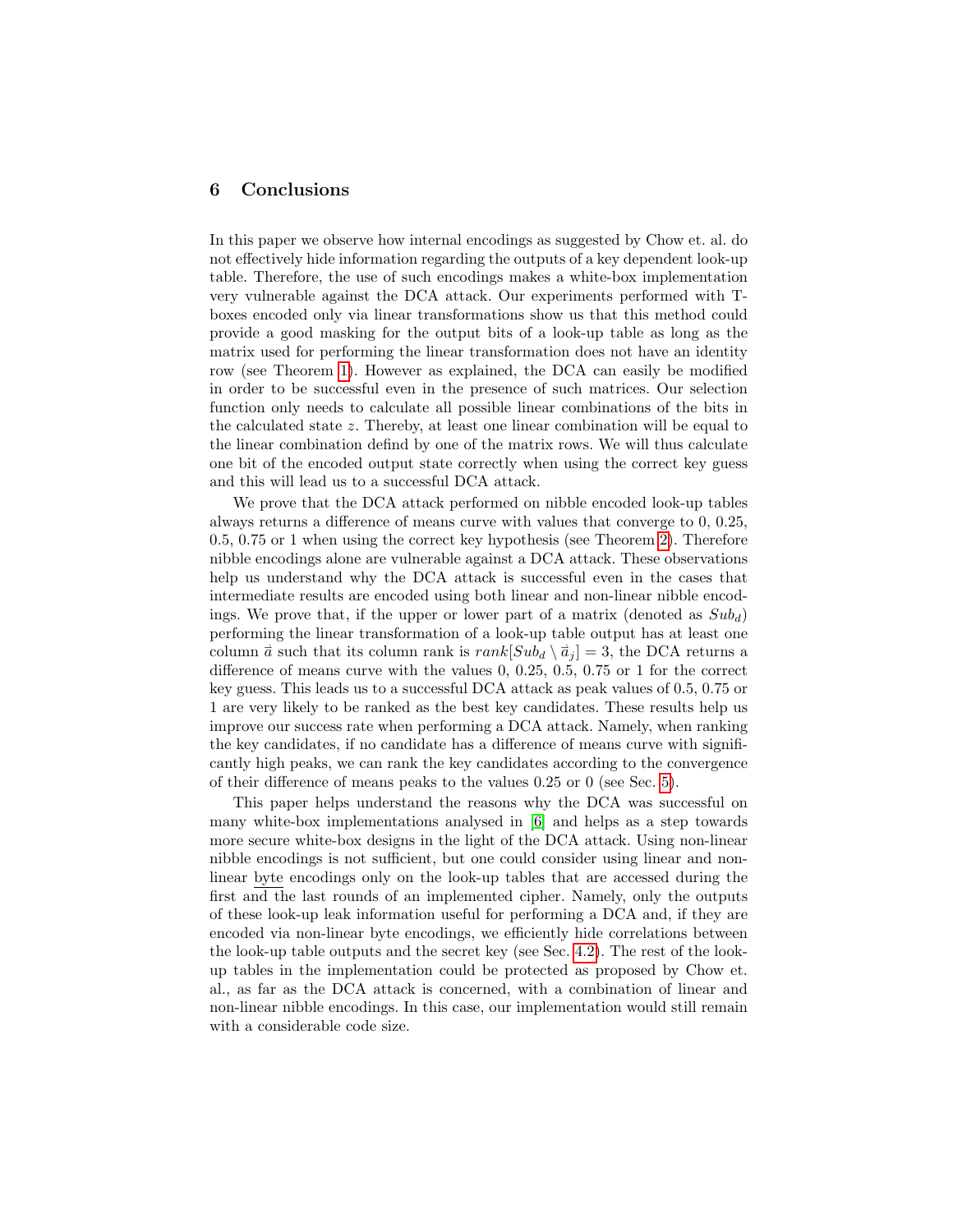## Acknowledgments

The authors would like to acknowledge the contribution of the COST Action IC1306. Chris Brzuska is grateful to NXP for supporting his chair for IT Security Analysis.

# References

- <span id="page-24-9"></span>1. S. Banik, A. Bogdanov, T. Isobe, and M. Jepsen. Analysis of software countermeasures for whitebox encryption. volume 2017, 2017.
- <span id="page-24-11"></span>2. B. Barak, O. Goldreich, R. Impagliazzo, S. Rudich, A. Sahai, S. P. Vadhan, and K. Yang. On the (im)possibility of obfuscating programs. In J. Kilian, editor, CRYPTO 2001, volume 2139 of LNCS, pages 1–18. Springer, Heidelberg, Aug. 2001.
- <span id="page-24-12"></span>3. J.-B. Bdrune. Hack.lu 2009 reverse challenge 1. 2009.
- <span id="page-24-4"></span>4. O. Billet, H. Gilbert, and C. Ech-Chatbi. Cryptanalysis of a white box AES implementation. In H. Handschuh and A. Hasan, editors, SAC 2004, volume 3357 of LNCS, pages 227–240. Springer, Heidelberg, Aug. 2004.
- <span id="page-24-8"></span>5. A. Bogdanov, T. Isobe, and E. Tischhauser. Towards practical whitebox cryptography: Optimizing efficiency and space hardness. In J. H. Cheon and T. Takagi, editors, ASIACRYPT 2016, Part I, volume 10031 of LNCS, pages 126–158. Springer, Heidelberg, Dec. 2016.
- <span id="page-24-6"></span>6. J. W. Bos, C. Hubain, W. Michiels, and P. Teuwen. Differential computation analysis: Hiding your white-box designs is not enough. In B. Gierlichs and A. Y. Poschmann, editors, CHES 2016, volume 9813 of LNCS, pages 215–236. Springer, Heidelberg, Aug. 2016.
- <span id="page-24-2"></span>7. J. Bringer, H. Chabanne, and E. Dottax. White box cryptography: Another attempt. Cryptology ePrint Archive, Report 2006/468, 2006. [http://eprint.iacr.](http://eprint.iacr.org/2006/468) [org/2006/468](http://eprint.iacr.org/2006/468).
- <span id="page-24-1"></span>8. S. Chow, P. A. Eisen, H. Johnson, and P. C. van Oorschot. White-box cryptography and an AES implementation. In K. Nyberg and H. M. Heys, editors, SAC 2002, volume 2595 of LNCS, pages 250–270. Springer, Heidelberg, Aug. 2003.
- <span id="page-24-0"></span>9. S. Chow, P. A. Eisen, H. Johnson, and P. C. van Oorschot. A white-box DES implementation for DRM applications. In J. Feigenbaum, editor, Security and Privacy in Digital Rights Management, ACM CCS-9 Workshop, DRM 2002, volume 2696 of LNCS, pages 1–15. Springer, 2003.
- <span id="page-24-3"></span>10. M. Karroumi. Protecting white-box AES with dual ciphers. In K. H. Rhee and D. Nyang, editors, ICISC 10, volume 6829 of LNCS, pages 278–291. Springer, Heidelberg, Dec. 2011.
- <span id="page-24-10"></span>11. P. Kocher, J. Jaffe, B. Jun, and P. Rohatgi. Introduction to differential power analysis. Journal of Cryptographic Engineering, pages 5–27, 2011.
- <span id="page-24-7"></span>12. P. C. Kocher, J. Jaffe, and B. Jun. Differential power analysis. In Proceedings of the 19th Annual International Cryptology Conference on Advances in Cryptology, CRYPTO '99, pages 388–397, London, UK, UK, 1999. Springer-Verlag.
- <span id="page-24-5"></span>13. T. Lepoint, M. Rivain, Y. D. Mulder, P. Roelse, and B. Preneel. Two attacks on a white-box AES implementation. In T. Lange, K. Lauter, and P. Lisonek, editors, SAC 2013, volume 8282 of LNCS, pages 265–285. Springer, Heidelberg, Aug. 2014.